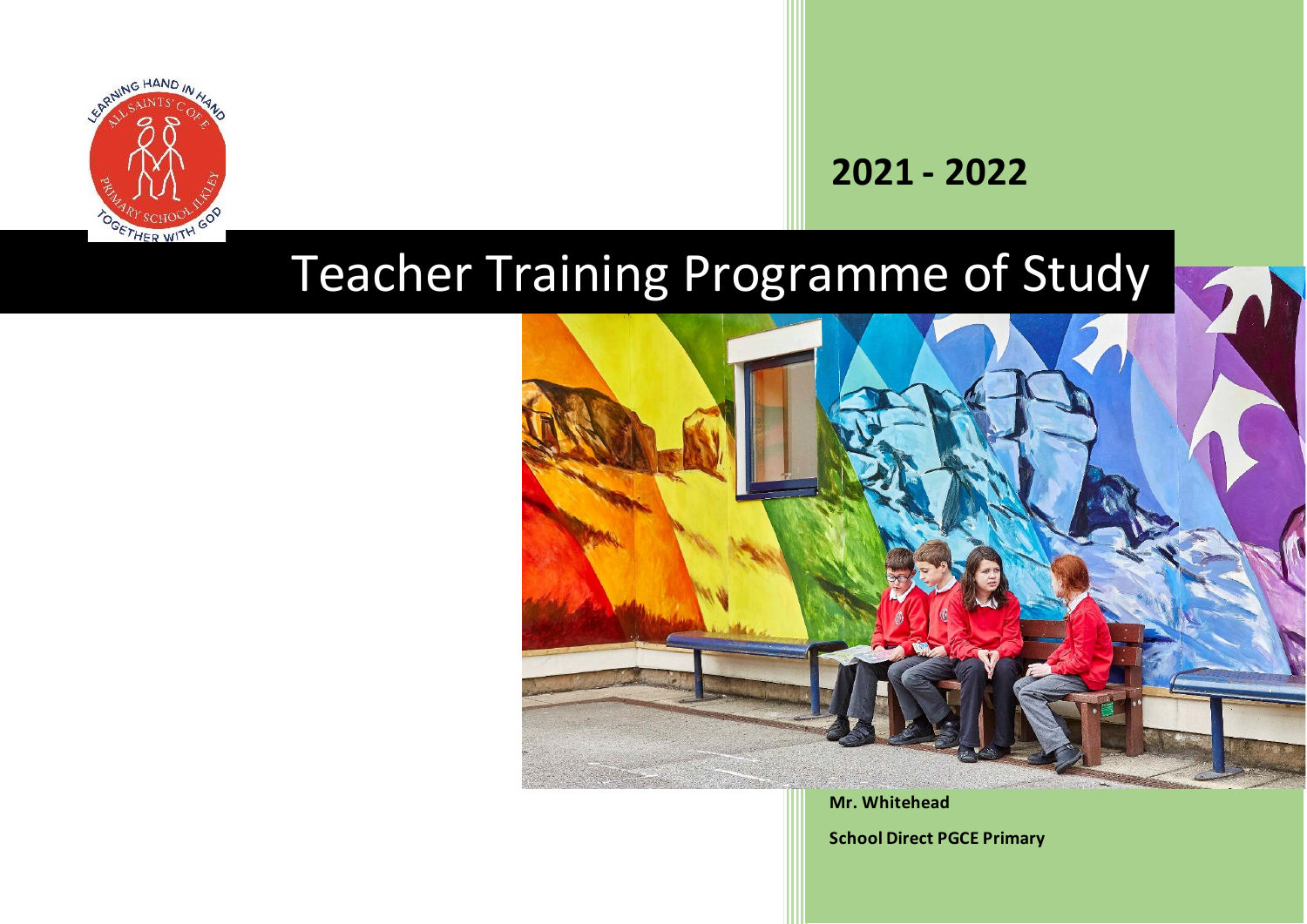The information below outlines the training timetable for the year. The majority of the training will be delivered at All Saints' Primary School or one of our partner schools by school-based staff. A university lecturer will deliver the Professional Studies element of the training.

The training is not designed to be exhaustive and all-encompassing, rather a practical and supportive review of key content and statutory guidance. The nature of a School Direct PGCE ensures that your knowledge, skills and understanding will develop during the school-based placements. As the course progresses and your own strengths and areas for development start to emerge, we are keen to personalise additional support where you feel necessary.

We are committed to reducing unnecessary workload as promoted by the Department for Education. We are keen to make sure that our training sessions promote effective and efficient teaching and learning strategies that encourage a healthy and sustainable work-life balance. There are times throughout the year when workload increases due to the nature of the course; if you need further support in this area, please contact Chris Whitehead.

#### **Key Information**

- Start times can be variable and determined by the trainer. If no information is provided by the trainer, the times will be as follows:
	- 9.00am 12.00 / 12.30 depending if the training is split site
	- $\blacksquare$  1.15pm 3.30pm
- Please check your placement school for school closures and staff inset as these differ from one school to another.
- Dates are unlikely to change though there might be instances where the dates of some sessions will change within the year.
- As we intend to make this course as bespoke as possible, please let me know if you require additional training in any areas.

#### **LTU or YHTT Professional Studies**

Please note that some trainees will be access the LTU professional study sessions and others will be accessing the LTU sessions. Please be aware of these sessions on the schedule below. If it is not your professional study session, please attend your school as normal. **(\*\*\* YHTT Trainees: please do not 'attend school as normal' on Tuesday 7 th September and Monday 13th September. On these days, please attend Ilkley All Saints' School for school-based session)**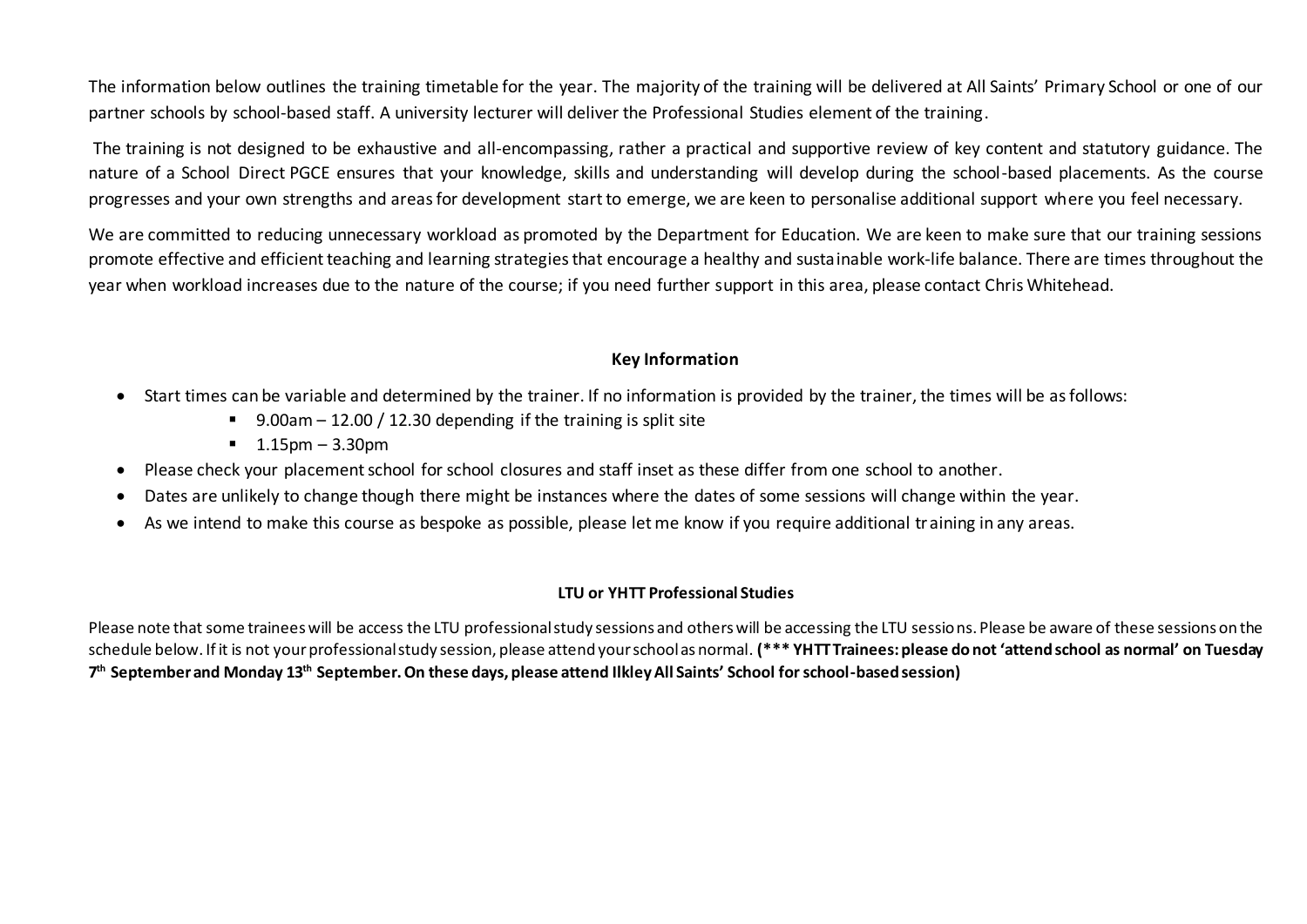#### **Week Commencing: Monday 6th September 2021**

| <b>Key Information</b> | V Welcome to the start of the PGCE Primary Course                                    |
|------------------------|--------------------------------------------------------------------------------------|
| for the Week:          | Stage 1 Starts. Training sessions – general start being 9.15 – 12.00 and 1.15 – 3.30 |

| Stage 1                                     | <b>Session</b>                                                          | <b>Venue</b>               | <b>Delivered</b>        |
|---------------------------------------------|-------------------------------------------------------------------------|----------------------------|-------------------------|
| <b>Monday</b><br><b>Morning Session</b>     | Introduction to the course:<br>Programme overview and expectations.     | All Saints' Primary School | Chris Whitehead         |
| <b>Monday</b><br><b>Afternoon Session</b>   | Safeguarding:<br>Statutory guidance and school policy                   | All Saints' Primary School | Chris Whitehead         |
|                                             |                                                                         |                            |                         |
| <b>Tuesday</b><br><b>Morning Session</b>    | <b>LTU</b> Professional Studies: Course Introduction                    | All Saints' Primary School | LTU University staff    |
| <b>Tuesday</b><br><b>Afternoon Session</b>  | LTU Professional Studies: Becoming a Reflective Professional            | All Saints' Primary School | LTU University staff    |
|                                             |                                                                         |                            |                         |
| Wednesday<br><b>Morning Session</b>         | Leadership in Teaching: Session 1<br>Science of Learning: metacognition | All Saints' Primary School | Chris Whitehead         |
| Wednesday<br><b>Afternoon Session</b>       | Mental Health and Wellbeing                                             | Remote session             | Prof. Jonathan Glazzard |
|                                             |                                                                         |                            |                         |
| <b>Thursday</b><br><b>Morning Session</b>   | SEND:<br>Principles of inclusion and quality first teaching             | All Saints' Primary School | Lisa King               |
| <b>Thursday</b><br><b>Afternoon Session</b> | Reading:<br>Guided reading and comprehension skills                     | All Saints' Primary School | Jo Elliot               |
|                                             |                                                                         |                            |                         |
| Friday<br><b>Morning Session</b>            | EYFS:<br>Provision and Principles                                       | All Saints' Primary School | Michelle Atkinson       |
| <b>Friday</b><br><b>Afternoon Session</b>   | Early Reading:<br>Phonics and Teaching Strategies                       | All Saints' Primary School | Alex Webb               |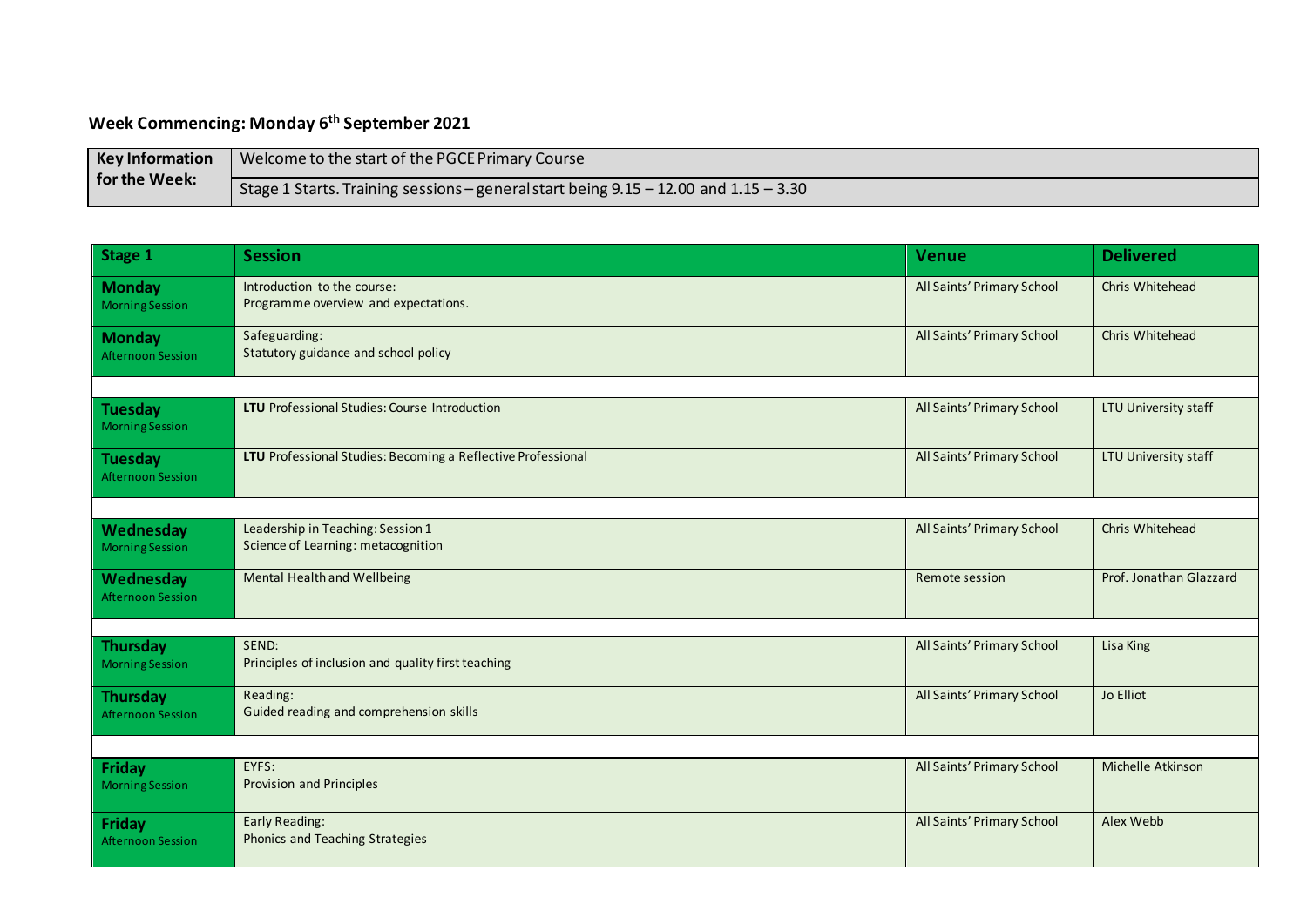## **Week Commencing: 13th September 2021**

| <b>Key Information</b> | English: This week you will have the opportunity to observe English across school and engage in a series of maths tasks. |
|------------------------|--------------------------------------------------------------------------------------------------------------------------|
| for the Week:          |                                                                                                                          |
|                        |                                                                                                                          |

| Stage 1                                    | <b>Session</b>                                                                                                     | <b>Venue</b>               | <b>Delivered</b> |
|--------------------------------------------|--------------------------------------------------------------------------------------------------------------------|----------------------------|------------------|
| <b>Monday</b><br><b>Morning Session</b>    | LTU Professional Studies: Supporting Individuals - Inclusion<br>YHTT Metacognition follow-up                       | All Saints' Primary School | LTU              |
| <b>Monday</b><br><b>Afternoon Session</b>  | LTU Professional Studies: Stage 1 Assessed Block Training for Mentors and Trainees<br>YHTT Metacognition follow-up | All Saints' Primary School | LTU              |
|                                            |                                                                                                                    |                            |                  |
| <b>Tuesday</b><br><b>Morning Session</b>   | In school                                                                                                          |                            |                  |
| <b>Tuesday</b><br><b>Afternoon Session</b> | English:<br>The National Curriculum, Progression of Skills, Teaching Writing Composition (session 1)               | All Saints' Primary School | Karen Brown      |
|                                            |                                                                                                                    |                            |                  |
| Wednesday<br><b>Morning Session</b>        | In school                                                                                                          |                            |                  |
| Wednesday<br><b>Afternoon Session</b>      | In school                                                                                                          |                            |                  |
|                                            |                                                                                                                    |                            |                  |
| <b>Thursday</b>                            | In school                                                                                                          |                            |                  |
| <b>Morning Session</b>                     | YHTT session 1: Professional studies session full day (link to follow)                                             |                            |                  |
| <b>Thursday</b>                            | In school                                                                                                          |                            |                  |
| <b>Afternoon Session</b>                   | YHTT session 1: Professional studies session full day (link to follow)                                             |                            |                  |
|                                            |                                                                                                                    |                            |                  |
| <b>Friday</b><br><b>Morning Session</b>    | In school                                                                                                          |                            |                  |
| Friday<br><b>Afternoon Session</b>         | In school                                                                                                          |                            |                  |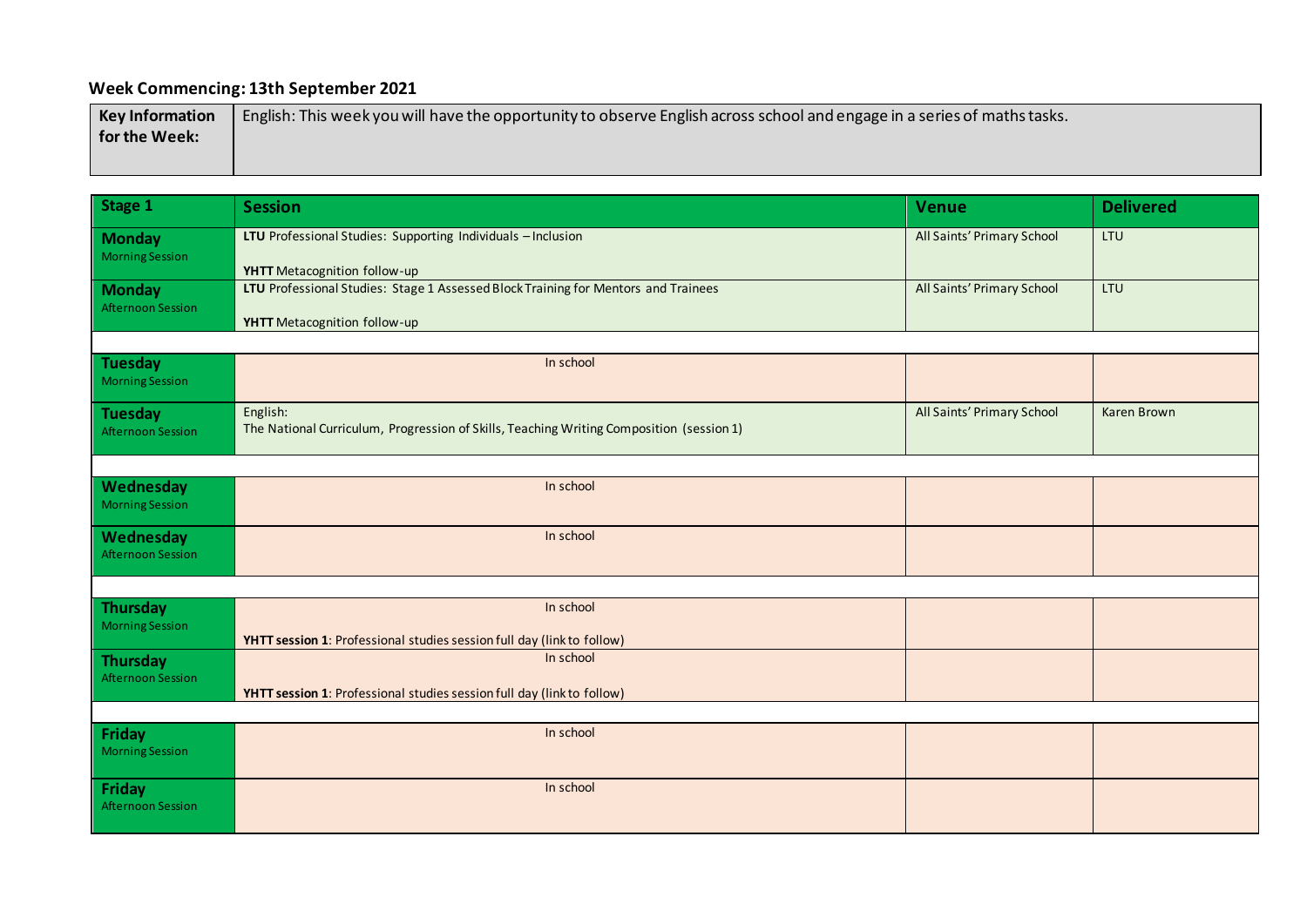## **Week Commencing: 20th September 2021**

| Focus on reading during this week - please take the opportunity to engage in any guided or whole-class reading sessions across the school.<br><b>Key Information</b><br>for the Week: |                                                                          |                                  |                  |
|---------------------------------------------------------------------------------------------------------------------------------------------------------------------------------------|--------------------------------------------------------------------------|----------------------------------|------------------|
|                                                                                                                                                                                       |                                                                          |                                  |                  |
| Stage 1                                                                                                                                                                               | <b>Session</b>                                                           | <b>Venue</b>                     | <b>Delivered</b> |
| <b>Monday</b><br><b>Morning Session</b>                                                                                                                                               | LTU Professional Studies: Effective Learning                             | All Saints' Primary School       | LTU              |
| <b>Monday</b><br><b>Afternoon Session</b>                                                                                                                                             | LTU Professional Studies: Planning for Learning                          | All Saints' Primary School       | <b>LTU</b>       |
|                                                                                                                                                                                       |                                                                          |                                  |                  |
| <b>Tuesday</b><br><b>Morning Session</b>                                                                                                                                              | <b>Observing English</b>                                                 |                                  |                  |
| <b>Tuesday</b><br><b>Afternoon Session</b>                                                                                                                                            |                                                                          |                                  |                  |
|                                                                                                                                                                                       |                                                                          |                                  |                  |
| Wednesday<br><b>Morning Session</b>                                                                                                                                                   | <b>Observing English</b>                                                 |                                  |                  |
| Wednesday<br><b>Afternoon Session</b>                                                                                                                                                 | In school                                                                |                                  |                  |
|                                                                                                                                                                                       |                                                                          |                                  |                  |
| <b>Thursday</b><br><b>Morning Session</b>                                                                                                                                             | <b>Observing English</b>                                                 |                                  |                  |
| <b>Thursday</b><br><b>Afternoon Session</b>                                                                                                                                           | In school                                                                |                                  |                  |
|                                                                                                                                                                                       |                                                                          |                                  |                  |
| Friday<br><b>Morning Session</b>                                                                                                                                                      | <b>Observing English</b>                                                 |                                  |                  |
| <b>Friday</b><br><b>Afternoon Session</b>                                                                                                                                             | LTU Trainees: Metacognition session and task<br>YHTT Trainees: in school | <b>Ilkley All Saints' School</b> | Joe Cooper       |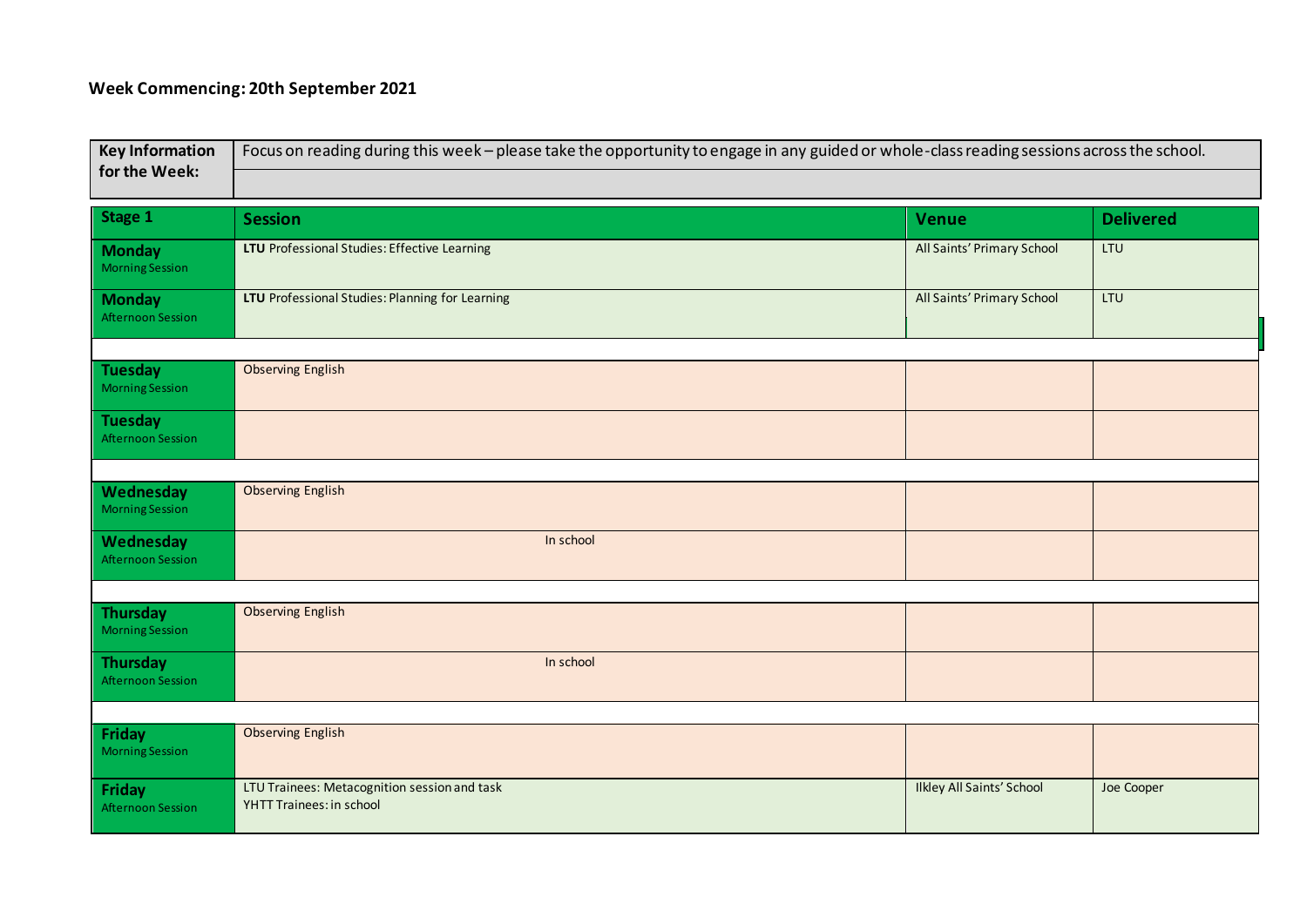## **Week Commencing: 27th September 2021**

| <b>Key Information</b> | ∕ Naths Focus Week: This week you will have the opportunity to observe maths across school and engage in a series of maths task s |
|------------------------|-----------------------------------------------------------------------------------------------------------------------------------|
| for the Week:          |                                                                                                                                   |

| Stage 1                                     | <b>Session</b>                                     | <b>Venue</b>                     | <b>Delivered</b>       |
|---------------------------------------------|----------------------------------------------------|----------------------------------|------------------------|
| <b>Monday</b><br><b>Morning Session</b>     | Observing maths                                    |                                  |                        |
| <b>Monday</b><br><b>Afternoon Session</b>   | RE:<br>The Curriculum                              | All Saints' Primary School       | <b>Stacey Simmonds</b> |
|                                             |                                                    |                                  |                        |
| <b>Tuesday</b><br><b>Morning Session</b>    | Observing maths                                    |                                  |                        |
| <b>Tuesday</b><br><b>Afternoon Session</b>  | In school                                          |                                  |                        |
|                                             |                                                    |                                  |                        |
| Wednesday<br><b>Morning Session</b>         | Observing maths                                    |                                  |                        |
| Wednesday<br><b>Afternoon Session</b>       | Maths:<br>Representation and structure (session 1) | <b>Ilkley All Saints' School</b> | Laurie Fox             |
|                                             |                                                    |                                  |                        |
| <b>Thursday</b><br><b>Morning Session</b>   | Observing maths                                    |                                  |                        |
| <b>Thursday</b><br><b>Afternoon Session</b> | In school                                          |                                  |                        |
|                                             |                                                    |                                  |                        |
| Friday<br><b>Morning Session</b>            | Observing maths                                    |                                  |                        |
| Friday<br><b>Afternoon Session</b>          | English:<br>Lesson planning (session 2)            | All Saints' Primary School       | Karen Brown            |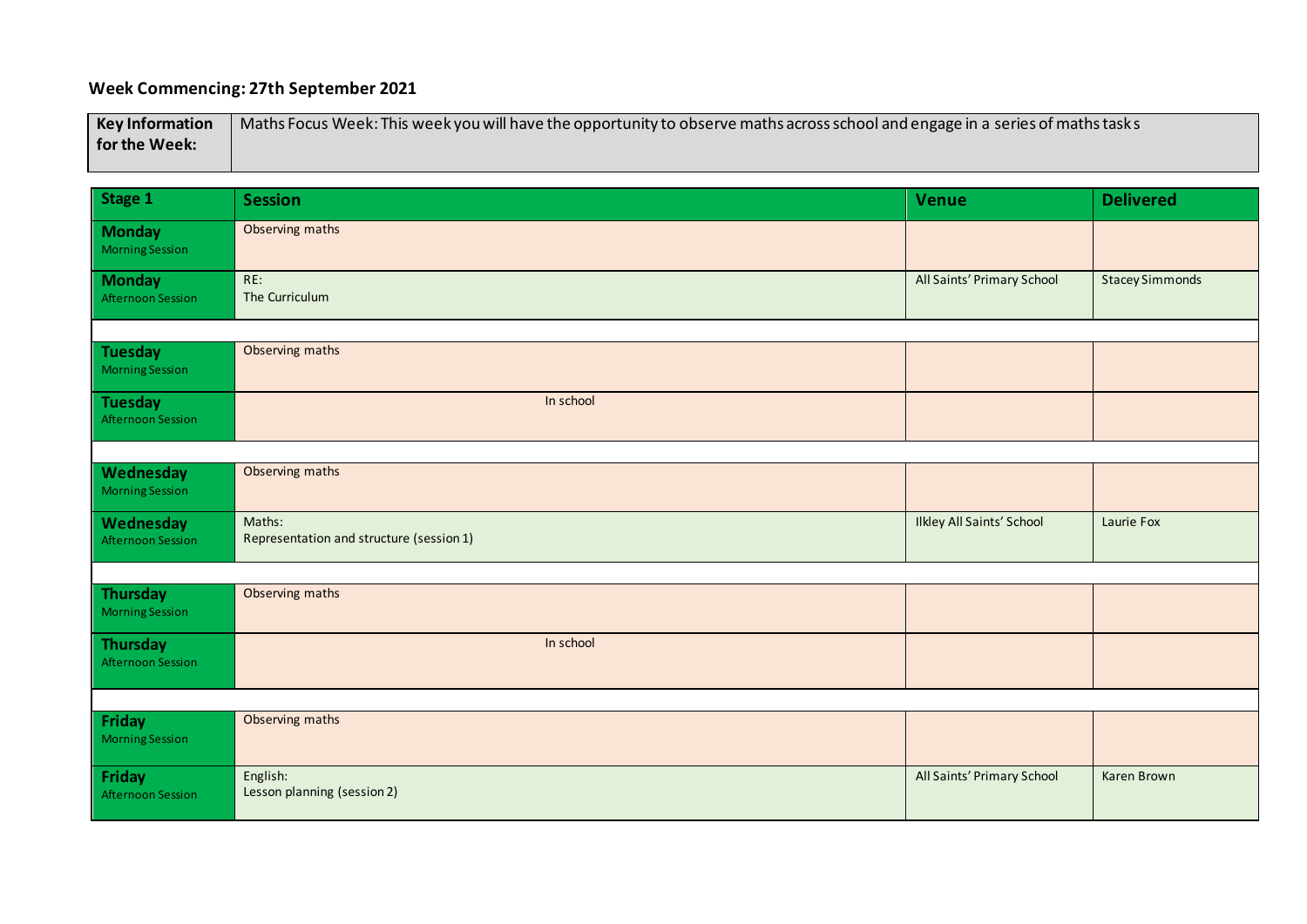#### **Week Commencing: 4 th October 2021**

| Key Information | Please be aware of Be The Expert days during this week – only attend the day that you have selected as your chosen expertise. The other days, |
|-----------------|-----------------------------------------------------------------------------------------------------------------------------------------------|
| for the Week:   | please attend your placement school.                                                                                                          |

| Stage 1                                     | <b>Session</b>                                                     | <b>Venue</b>               | <b>Delivered</b>      |
|---------------------------------------------|--------------------------------------------------------------------|----------------------------|-----------------------|
| <b>Monday</b><br><b>Morning Session</b>     | <b>GOOGLE DAY</b>                                                  |                            |                       |
| <b>Monday</b><br><b>Afternoon Session</b>   | <b>GOOGLE DAY</b>                                                  |                            |                       |
|                                             |                                                                    |                            |                       |
| <b>Tuesday</b><br><b>Morning Session</b>    | In-school                                                          |                            |                       |
| <b>Tuesday</b><br><b>Afternoon Session</b>  | In-school<br>Twilight session : Challenging Perspectives session 1 |                            |                       |
|                                             |                                                                    |                            |                       |
| Wednesday<br><b>Morning Session</b>         | In-school                                                          |                            |                       |
| Wednesday<br><b>Afternoon Session</b>       | In-school                                                          |                            |                       |
|                                             |                                                                    |                            |                       |
| <b>Thursday</b><br><b>Morning Session</b>   | Be The Expert: Here & Now / in-school                              | All Saints' Primary School | Lead: Chris Whitehead |
| <b>Thursday</b><br><b>Afternoon Session</b> | Be The Expert: Here & Now / in-school                              | All Saints' Primary School | Lead: Chris Whitehead |
|                                             |                                                                    |                            |                       |
| <b>Friday</b><br><b>Morning Session</b>     | In-school                                                          |                            |                       |
| <b>Friday</b><br><b>Afternoon Session</b>   | Maths:<br>Mathematical Thinking (session 2)                        | All Saints' Primary School | Laurie Fox            |
|                                             | <b>Metacognition Task Review</b>                                   | All Saints' Primary School | Joe Cooper            |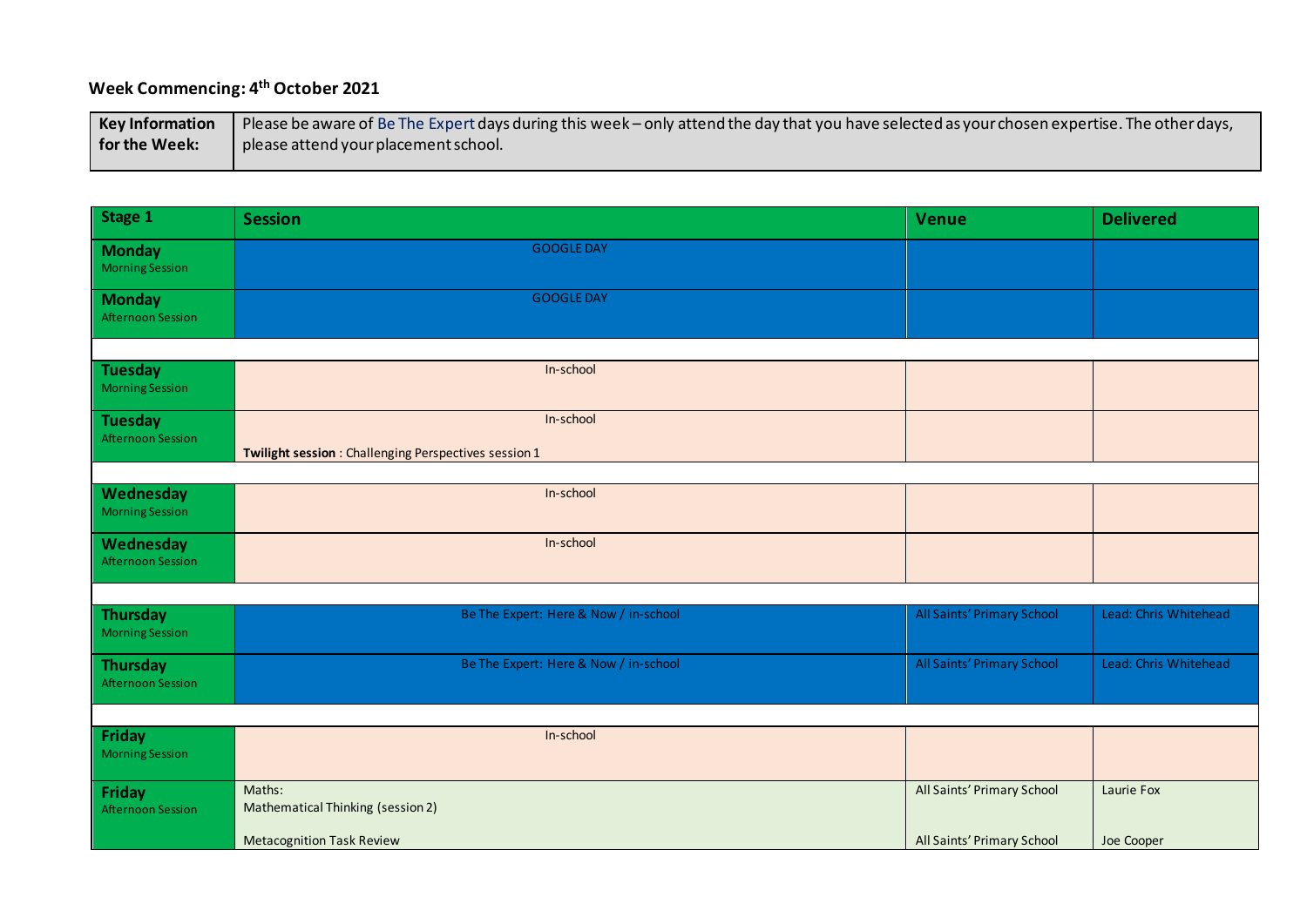#### **Week Commencing: 11th October 2021**

| <b>Key Information</b> | School-Based Training Stage 1:       |
|------------------------|--------------------------------------|
| for the Week:          | The start of your teaching placement |

| Stage 1                                     | <b>Session</b>                                              | <b>Venue</b>               | <b>Delivered</b> |
|---------------------------------------------|-------------------------------------------------------------|----------------------------|------------------|
| <b>Monday</b><br><b>Morning Session</b>     | Placement 1- in school                                      |                            |                  |
| <b>Monday</b><br><b>Afternoon Session</b>   | Placement 1- in school                                      |                            |                  |
|                                             |                                                             |                            |                  |
| <b>Tuesday</b><br><b>Morning Session</b>    | Be The Expert: The Arts / in-school                         | All Saints' Primary School | Lead: TBC        |
| <b>Tuesday</b><br><b>Afternoon Session</b>  | Be The Expert: The Arts / in-school                         | All Saints' Primary School | Lead: TBC        |
|                                             |                                                             |                            |                  |
| Wednesday<br><b>Morning Session</b>         | Be The Expert: Love The Mind / in-school                    | All Saints' Primary School | Lead: Lisa King  |
| Wednesday<br><b>Afternoon Session</b>       | Be The Expert: Love The Mind / in-school                    | All Saints' Primary School | Lead: Lisa King  |
|                                             |                                                             |                            |                  |
| Thursday<br><b>Morning Session</b>          | Placement 1- in school                                      |                            |                  |
| <b>Thursday</b><br><b>Afternoon Session</b> | Placement 1- in school<br><b>YHTT Session: morning only</b> |                            |                  |
|                                             |                                                             |                            |                  |
| Friday<br><b>Morning Session</b>            | Placement 1- in school                                      |                            |                  |
| <b>Friday</b><br><b>Afternoon Session</b>   | Placement 1- in school                                      |                            |                  |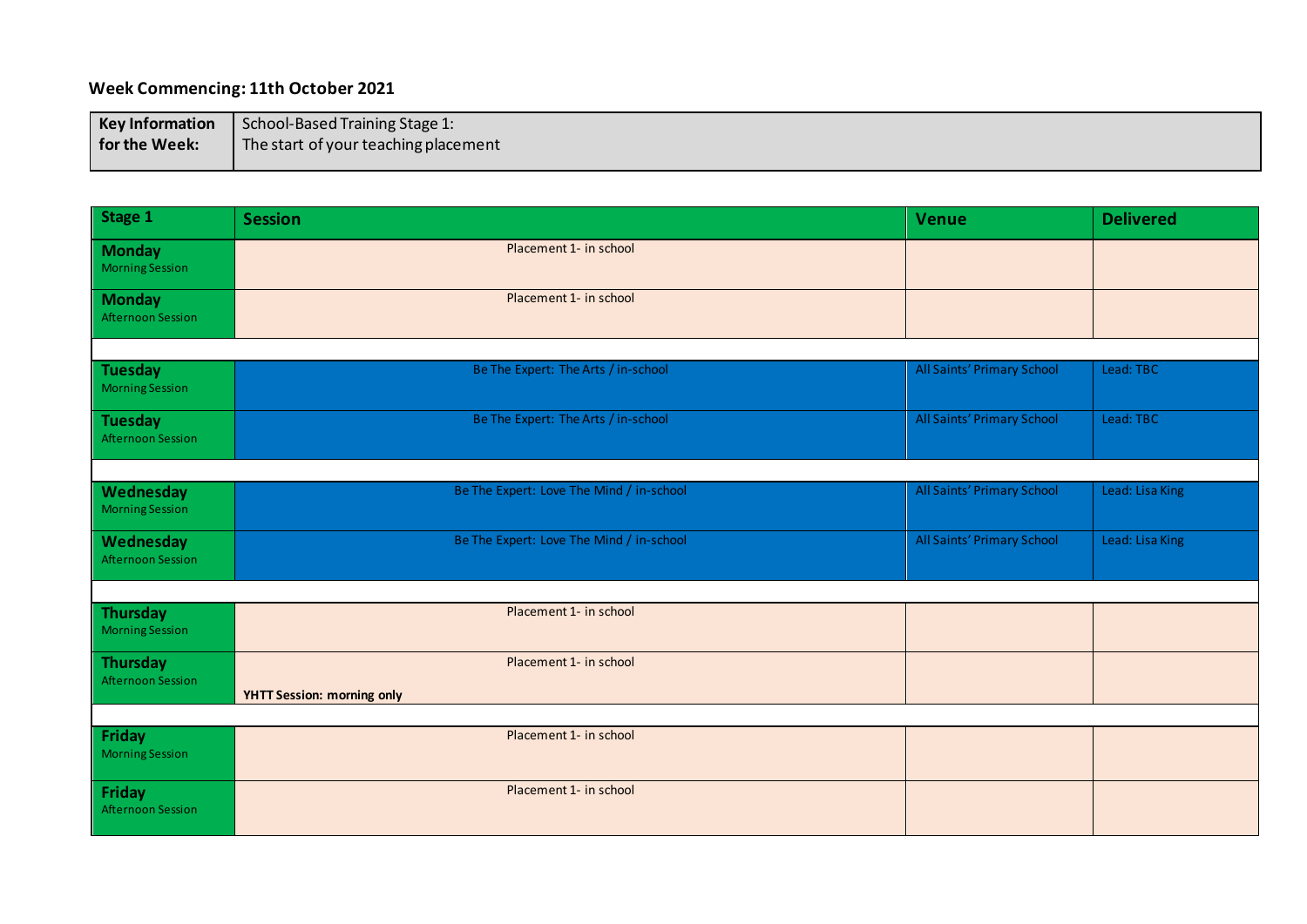## **Week Commencing: 18th October 2021**

| <b>Key Information</b> | School-Based Training Stage 1 |
|------------------------|-------------------------------|
| for the Week:          |                               |
|                        |                               |

| Stage 1                                     | <b>Session</b>                                                                   | <b>Venue</b>                                | <b>Delivered</b> |
|---------------------------------------------|----------------------------------------------------------------------------------|---------------------------------------------|------------------|
| <b>Monday</b><br><b>Morning Session</b>     | Placement 1- in school                                                           |                                             |                  |
| <b>Monday</b><br><b>Afternoon Session</b>   | Placement 1- in school                                                           |                                             |                  |
|                                             |                                                                                  |                                             |                  |
| <b>Tuesday</b><br><b>Morning Session</b>    | Placement 1- in school                                                           |                                             |                  |
| <b>Tuesday</b><br><b>Afternoon Session</b>  | Placement 1- in school                                                           |                                             |                  |
|                                             |                                                                                  |                                             |                  |
| Wednesday<br><b>Morning Session</b>         | Placement 1- in school                                                           |                                             |                  |
| Wednesday<br><b>Afternoon Session</b>       | Placement 1- in school                                                           |                                             |                  |
|                                             |                                                                                  |                                             |                  |
| <b>Thursday</b><br><b>Morning Session</b>   | Placement 1- in school<br>YHTT session 2: Professional studies session (am only) |                                             |                  |
| <b>Thursday</b><br><b>Afternoon Session</b> | Placement 1- in school                                                           |                                             |                  |
|                                             |                                                                                  |                                             |                  |
| Friday<br><b>Morning Session</b>            | Safeguarding INSET                                                               | <b>Ilkley All Saints' Primary</b><br>School | <b>TBC</b>       |
| Friday<br><b>Afternoon Session</b>          | <b>TBC</b>                                                                       | <b>TBC</b>                                  | <b>TBC</b>       |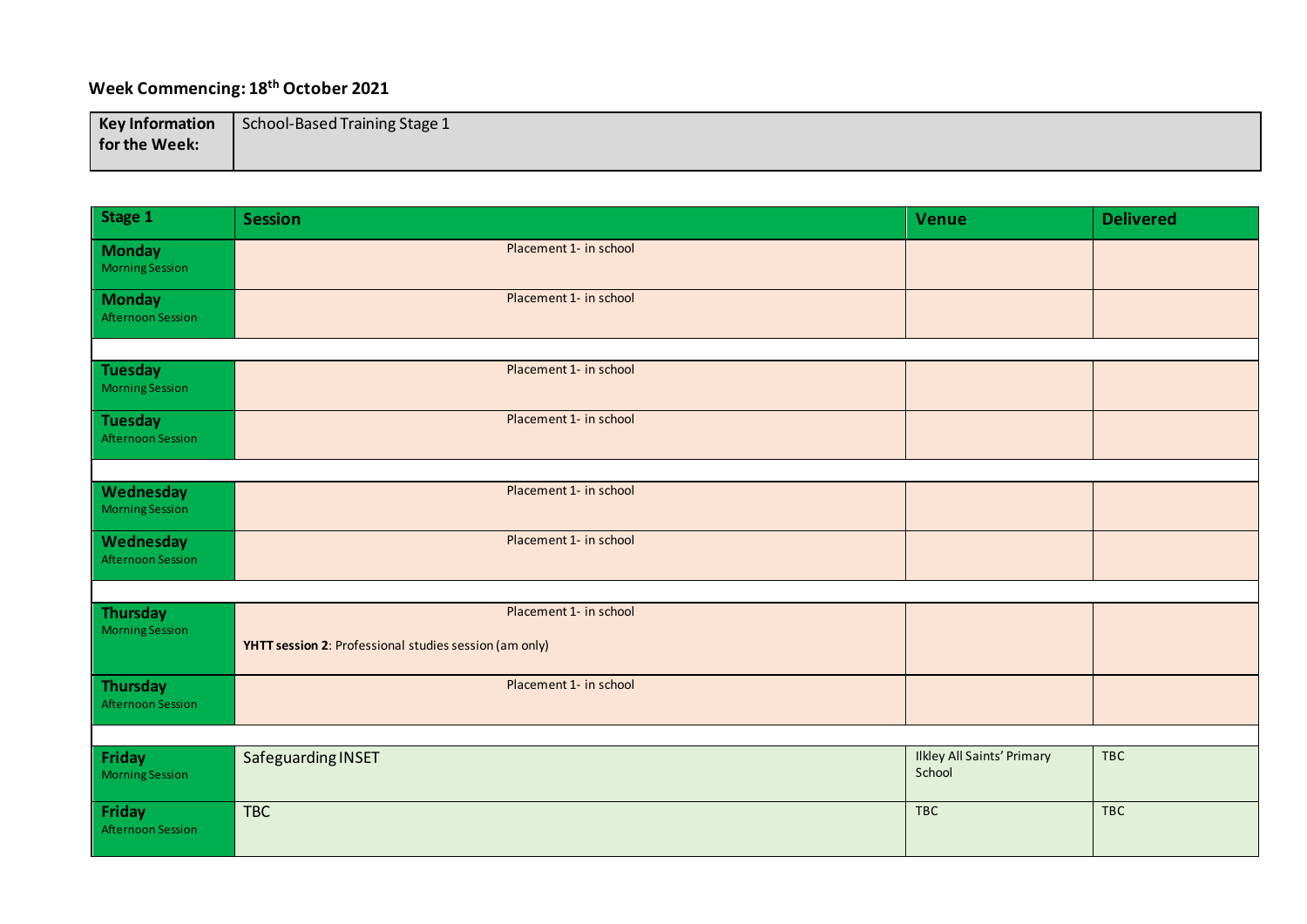#### **Week Commencing: 25th October 2021**

| <b>Key Information</b> | School Closed |
|------------------------|---------------|
| for the Week:          |               |
|                        |               |

| Stage 1                                  | <b>Session</b>       | Venue | <b>Delivered</b> |
|------------------------------------------|----------------------|-------|------------------|
| <b>Monday</b><br><b>Morning Session</b>  | School Closed        |       |                  |
| <b>Monday</b><br>Afternoon Session       | School Closed        |       |                  |
|                                          |                      |       |                  |
| <b>Tuesday</b><br><b>Morning Session</b> | <b>School Closed</b> |       |                  |
| <b>Tuesday</b><br>Afternoon Session      | School Closed        |       |                  |
|                                          |                      |       |                  |
| Wednesday<br><b>Morning Session</b>      | School Closed        |       |                  |
| Wednesday<br>Afternoon Session           | School Closed        |       |                  |
|                                          |                      |       |                  |
| Thursday<br>Morning Session              | <b>School Closed</b> |       |                  |
| Thursday<br>Afternoon Session            | School Closed        |       |                  |
|                                          |                      |       |                  |
| Friday<br><b>Morning Session</b>         | School Closed        |       |                  |
| Friday<br>Afternoon Session              | <b>School Closed</b> |       |                  |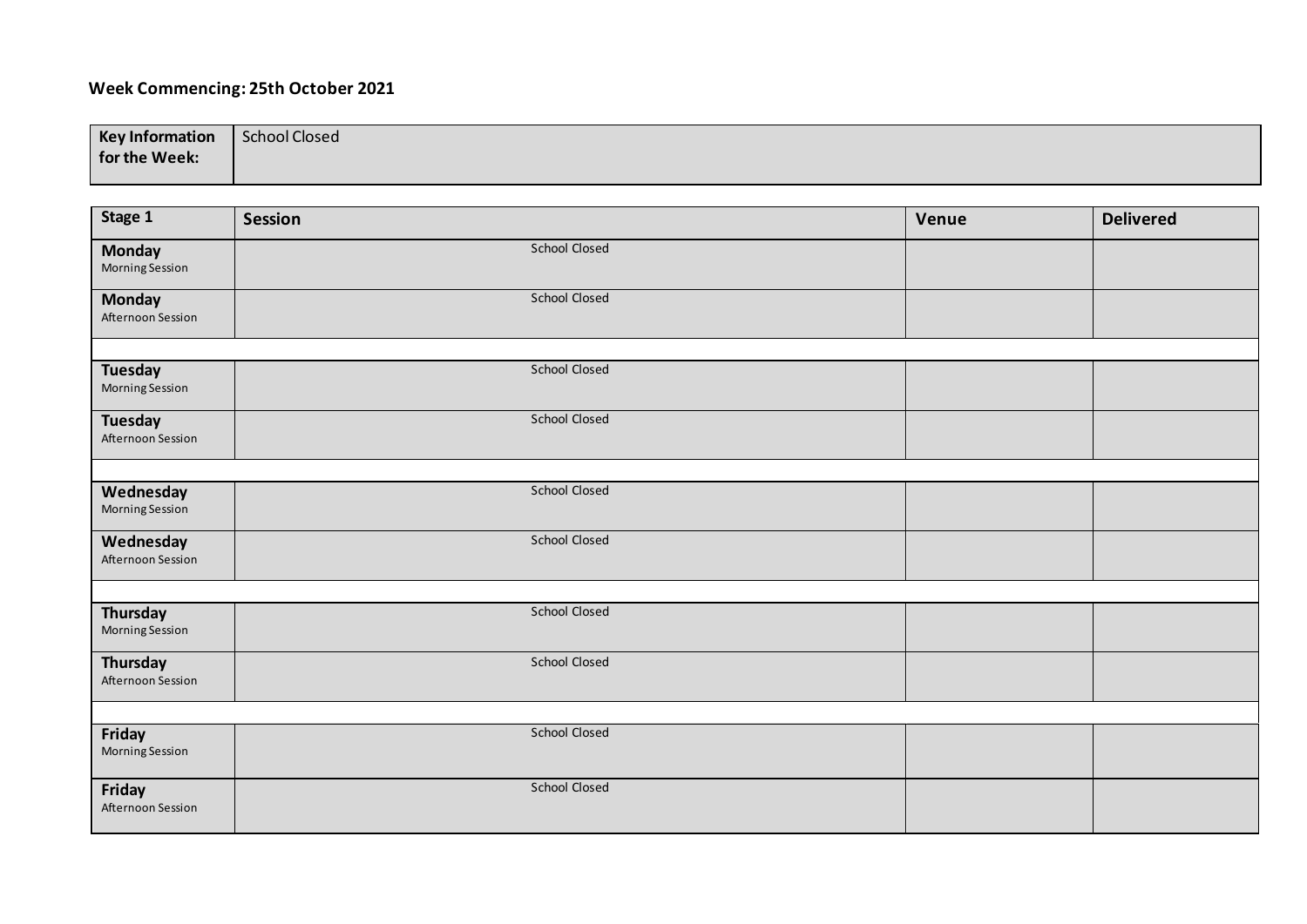#### **Week Commencing: 1 st November 2021**

| <b>Key Information</b> | School-Based Training Stage 1 |
|------------------------|-------------------------------|
| for the Week:          |                               |
|                        |                               |

| Stage 1                                   | <b>Session</b>         | <b>Venue</b> | <b>Delivered</b> |  |
|-------------------------------------------|------------------------|--------------|------------------|--|
| <b>Monday</b><br><b>Morning Session</b>   | Placement 1- in school |              |                  |  |
| <b>Monday</b><br><b>Afternoon Session</b> | Placement 1- in school |              |                  |  |
|                                           |                        |              |                  |  |
| <b>Monday</b><br><b>Morning Session</b>   | Placement 1- in school |              |                  |  |
| <b>Monday</b><br><b>Afternoon Session</b> | Placement 1- in school |              |                  |  |
|                                           |                        |              |                  |  |
| <b>Monday</b><br><b>Morning Session</b>   | Placement 1- in school |              |                  |  |
| <b>Monday</b><br><b>Afternoon Session</b> | Placement 1- in school |              |                  |  |
|                                           |                        |              |                  |  |
| <b>Monday</b><br><b>Morning Session</b>   | Placement 1- in school |              |                  |  |
| <b>Monday</b><br><b>Afternoon Session</b> | Placement 1- in school |              |                  |  |
|                                           |                        |              |                  |  |
| <b>Monday</b><br><b>Morning Session</b>   | Placement 1- in school |              |                  |  |
| <b>Monday</b><br><b>Afternoon Session</b> | Placement 1- in school |              |                  |  |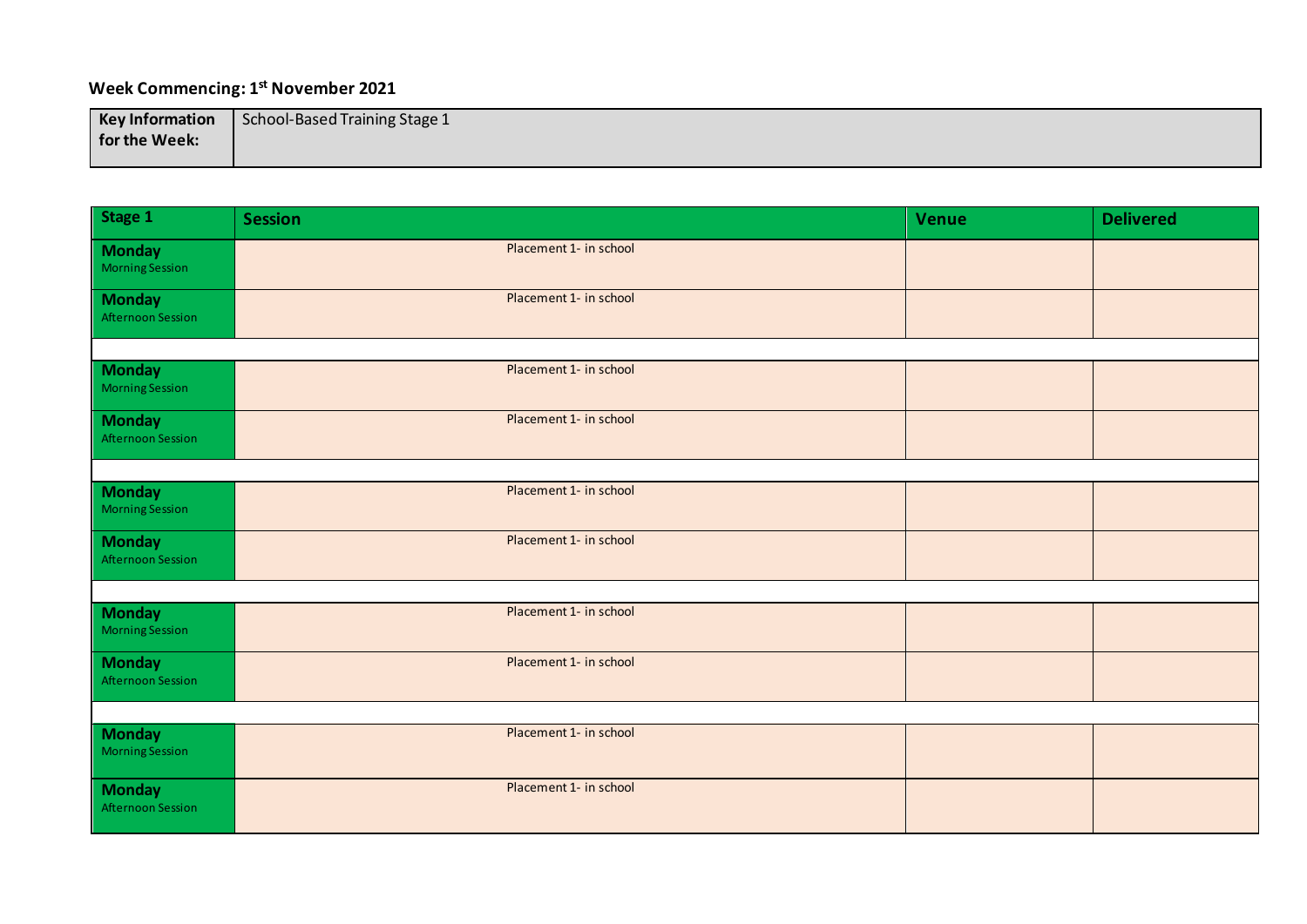#### **Week Commencing: 8th November 2021**

| <b>Key Information</b> | School-Based Training Stage 1 |
|------------------------|-------------------------------|
| for the Week:          |                               |
|                        |                               |

| Stage 1                                               | <b>Session</b>         | <b>Venue</b> | <b>Delivered</b> |
|-------------------------------------------------------|------------------------|--------------|------------------|
| <b>Monday</b><br><b>Morning Session</b>               | Placement 1- in school |              |                  |
| <b>Monday</b><br>Afternoon Session                    | Placement 1- in school |              |                  |
|                                                       |                        |              |                  |
| <b>Tuesday</b><br><b>Morning Session</b>              | Placement 1- in school |              |                  |
| <b>Tuesday</b><br><b>Afternoon Session</b>            | Placement 1- in school |              |                  |
|                                                       |                        |              |                  |
| Wednesday<br><b>Morning Session</b>                   | Placement 1- in school |              |                  |
| Wednesday<br><b>Afternoon Session</b>                 | Placement 1- in school |              |                  |
|                                                       |                        |              |                  |
| <b>Thursday</b><br><b>Morning Session</b>             | Placement 1- in school |              |                  |
| <b>Thursday</b><br><b>Afternoon Session</b>           | Placement 1- in school |              |                  |
| Twilight session : Challenging Perspectives session 2 |                        |              |                  |
| Friday                                                | Placement 1- in school |              |                  |
| <b>Morning Session</b>                                |                        |              |                  |
| Friday<br><b>Afternoon Session</b>                    | Placement 1- in school |              |                  |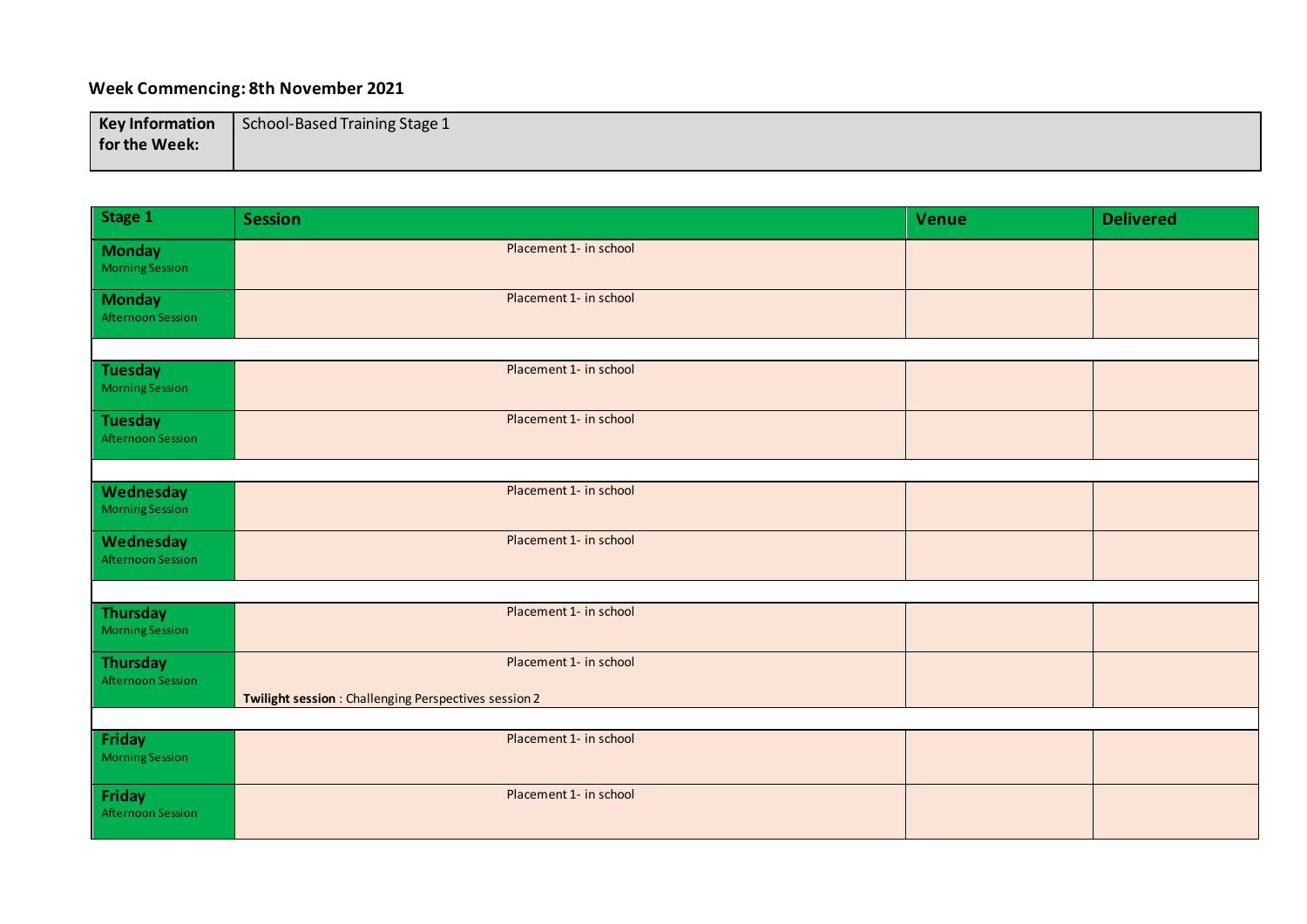#### **Week Commencing: 15th November 2021**

| <b>Key Information</b> | School-Based Training Stage 1 |
|------------------------|-------------------------------|
| for the Week:          |                               |
|                        |                               |

| Stage 1                                    | <b>Session</b>         | <b>Venue</b> | <b>Delivered</b> |
|--------------------------------------------|------------------------|--------------|------------------|
| <b>Monday</b><br><b>Morning Session</b>    | Placement 1- in school |              |                  |
| <b>Monday</b><br><b>Afternoon Session</b>  | Placement 1- in school |              |                  |
|                                            |                        |              |                  |
| <b>Tuesday</b><br><b>Morning Session</b>   | Placement 1- in school |              |                  |
| <b>Tuesday</b><br><b>Afternoon Session</b> | Placement 1- in school |              |                  |
|                                            |                        |              |                  |
| Wednesday<br><b>Morning Session</b>        | Placement 1- in school |              |                  |
| Wednesday<br><b>Afternoon Session</b>      | Placement 1- in school |              |                  |
|                                            |                        |              |                  |
| <b>Thursday</b><br><b>Morning Session</b>  | Placement 1- in school |              |                  |
| <b>Thursday</b><br>Afternoon Session       | Placement 1- in school |              |                  |
|                                            |                        |              |                  |
| Friday<br><b>Morning Session</b>           | Placement 1- in school |              |                  |
| Friday<br><b>Afternoon Session</b>         | Placement 1- in school |              |                  |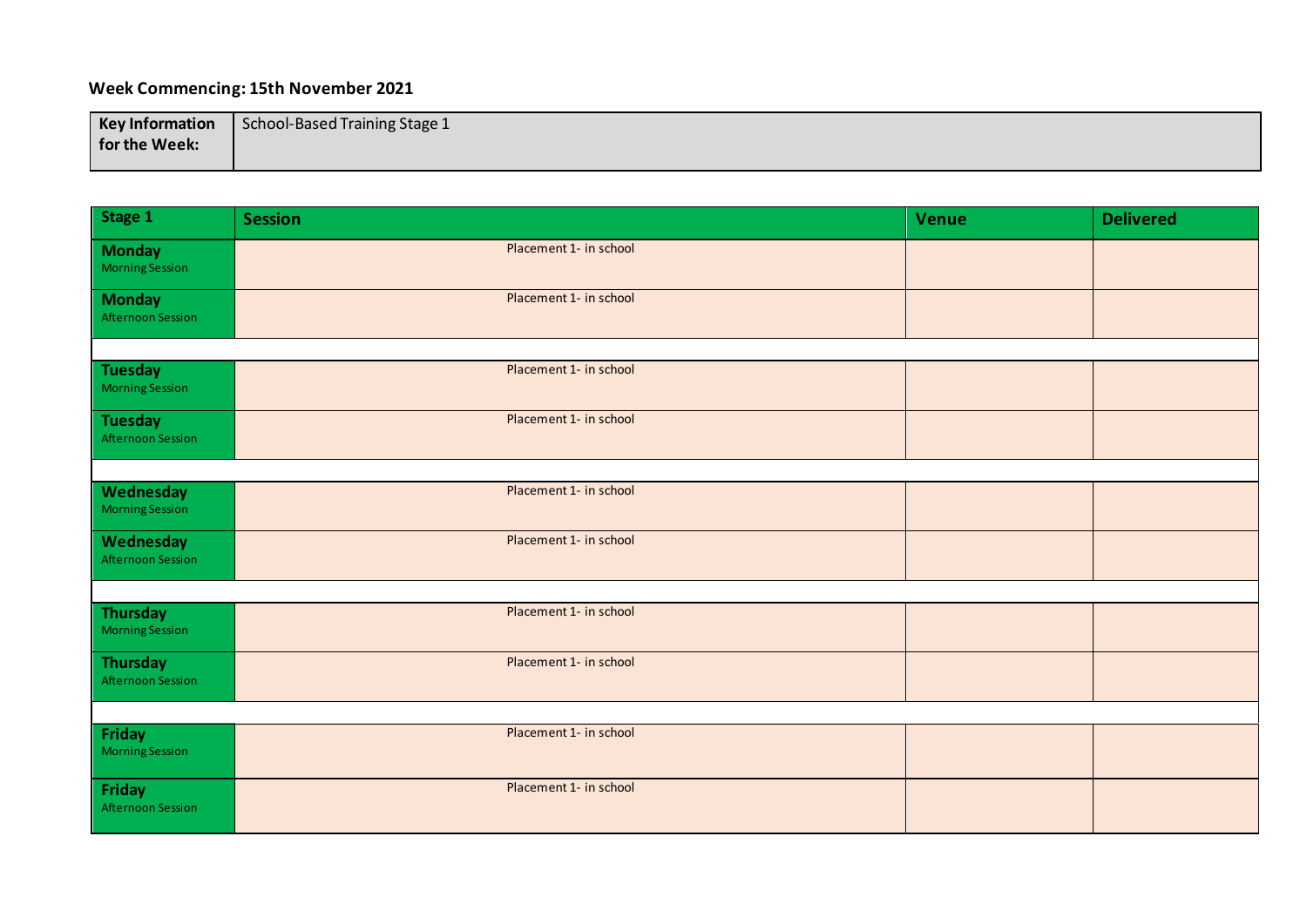#### **Week Commencing: 22nd November 2021**

| <b>Key Information</b><br>for the Week:     | School-Based Training Stage 1 |              |                  |
|---------------------------------------------|-------------------------------|--------------|------------------|
| Stage 1                                     | <b>Session</b>                | <b>Venue</b> | <b>Delivered</b> |
| <b>Monday</b><br><b>Morning Session</b>     | Placement 1- in school        |              |                  |
| <b>Monday</b><br>Afternoon Session          | Placement 1- in school        |              |                  |
|                                             | Placement 1- in school        |              |                  |
| <b>Tuesday</b><br><b>Morning Session</b>    |                               |              |                  |
| <b>Tuesday</b><br><b>Afternoon Session</b>  | Placement 1- in school        |              |                  |
|                                             |                               |              |                  |
| Wednesday<br><b>Morning Session</b>         | Placement 1- in school        |              |                  |
| Wednesday<br><b>Afternoon Session</b>       | Placement 1- in school        |              |                  |
|                                             |                               |              |                  |
| <b>Thursday</b><br><b>Morning Session</b>   | Placement 1- in school        |              |                  |
| <b>Thursday</b><br><b>Afternoon Session</b> | Placement 1- in school        |              |                  |
|                                             |                               |              |                  |
| <b>Friday</b><br><b>Morning Session</b>     | Placement 1- in school        |              |                  |
| <b>Friday</b><br><b>Afternoon Session</b>   | Placement 1- in school        |              |                  |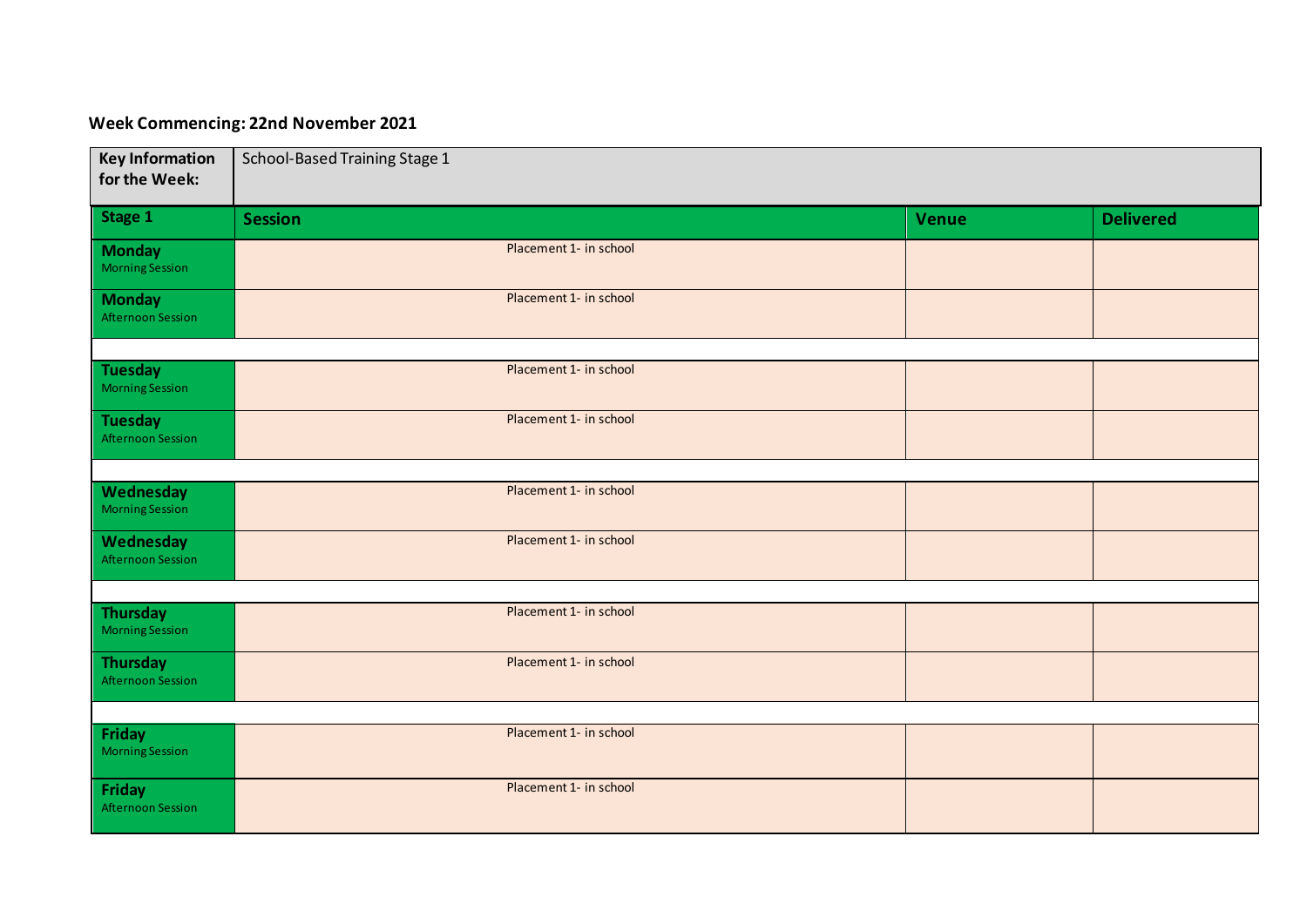#### **Week Commencing: 29th November 2021**

| <b>Key Information</b> | This is the final week of your school-based training Stage 1 |
|------------------------|--------------------------------------------------------------|
| <b>for the Week:</b>   |                                                              |
|                        |                                                              |

| Stage 1                                     | <b>Session</b>                                                                       | <b>Venue</b>                                    | <b>Delivered</b>                       |
|---------------------------------------------|--------------------------------------------------------------------------------------|-------------------------------------------------|----------------------------------------|
| <b>Monday</b><br><b>Morning Session</b>     | LTU Professional Studies: Supporting Individuals - SEN                               | <b>Ilkley All Saints' School</b>                | LTU                                    |
| <b>Monday</b><br><b>Afternoon Session</b>   | LTU Professional Studies: Stage 2 Assessed Block Training for Mentors and Trainees   | <b>Ilkley All Saints' School</b>                | LTU                                    |
|                                             |                                                                                      |                                                 |                                        |
| <b>Tuesday</b><br><b>Morning Session</b>    | <b>Physical Education:</b><br>Invasion, strike and racket games                      | <b>Ilkley All Saints' School</b><br>School hall | Chris Thornton &<br>Bronwyn McMurrough |
| <b>Tuesday</b><br><b>Afternoon Session</b>  | Maths: Fluency (Day 3)                                                               | <b>Ilkley All Saints' School</b>                | Laurie Fox                             |
|                                             |                                                                                      |                                                 |                                        |
| Wednesday<br><b>Morning Session</b>         | Music:<br>Practical-based session                                                    | <b>Ghyll Royd</b><br>Independent School         | Liz Coultas                            |
| Wednesday<br><b>Afternoon Session</b>       | French:<br>The National Curriculum, Practicalities of Teaching MFL                   | <b>Ilkley All Saints' School</b>                | <b>Catherine Cheater</b>               |
|                                             |                                                                                      |                                                 |                                        |
| <b>Thursday</b><br><b>Morning Session</b>   | Art:<br>Skill development session                                                    | <b>Ghyll Royd</b><br>Independent School         | <b>Keeley Smith</b>                    |
|                                             | YHTT session 3: Professional Studies (link to follow)                                |                                                 |                                        |
| <b>Thursday</b><br><b>Afternoon Session</b> | Science:<br>Programmes of Study with Practical                                       | <b>Ilkley All Saints' School</b>                | <b>Harriet Flaherty</b>                |
|                                             |                                                                                      |                                                 |                                        |
| <b>Friday</b><br><b>Morning Session</b>     | SEND:<br>Supporting learners with specific learning needs and quality first teaching | <b>Ilkley All Saints' School</b>                | Lisa King                              |
| <b>Friday</b><br><b>Afternoon Session</b>   | Science:<br>Programmes of Study with Practical                                       | <b>Ilkley All Saints' School</b>                | <b>Harriet Flaherty</b>                |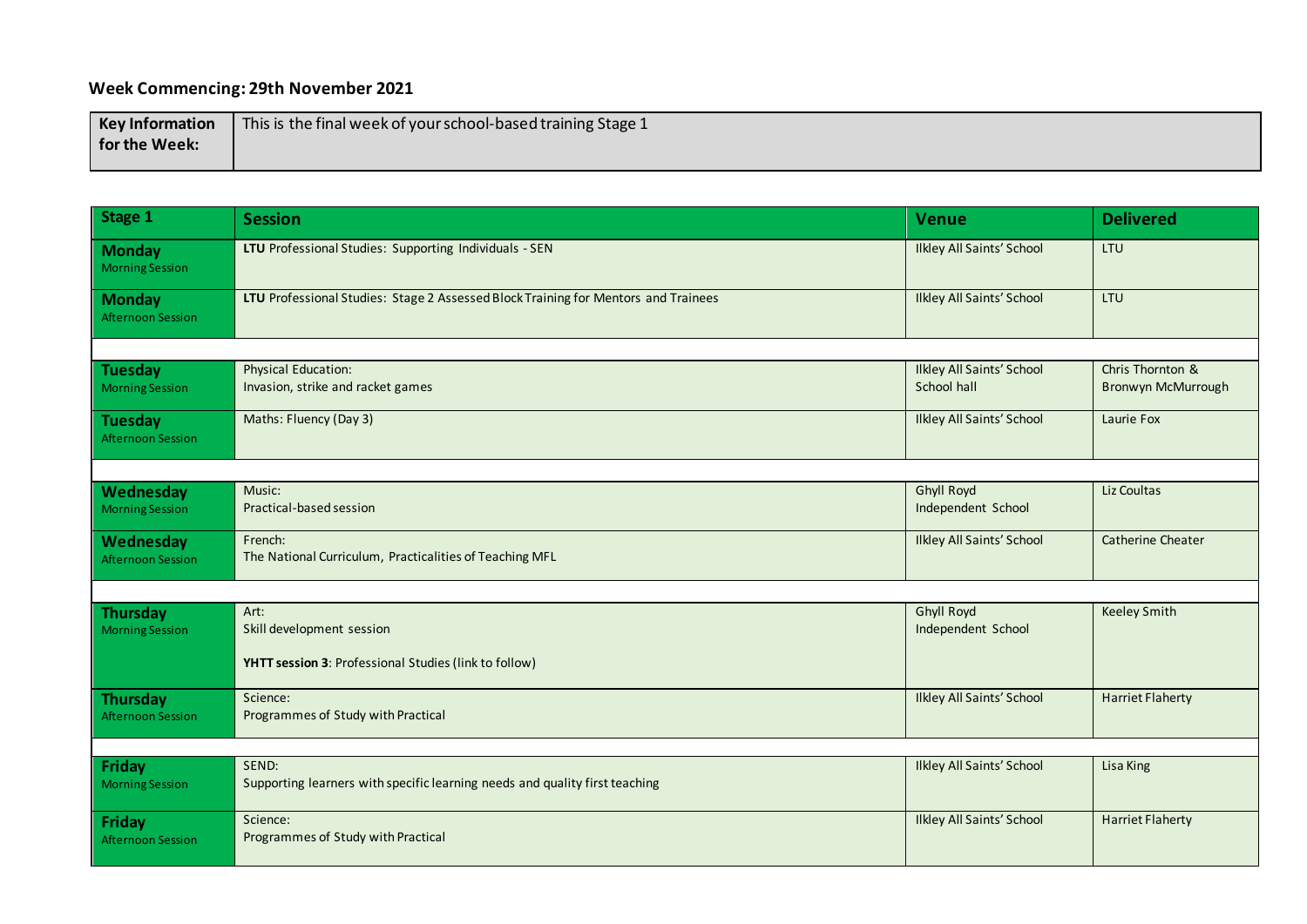#### **Week Commencing: 6 th December 2021**

| <b>Key Information</b><br>for the Week:     | Training sessions resume                                                                             |                                                 |                                        |  |
|---------------------------------------------|------------------------------------------------------------------------------------------------------|-------------------------------------------------|----------------------------------------|--|
| Stage 1                                     | <b>Session</b>                                                                                       | <b>Venue</b>                                    | <b>Delivered</b>                       |  |
| <b>Monday</b><br><b>Morning Session</b>     | School CPD Residential or alternative (depending on national guidelines)                             | <b>TBC</b>                                      |                                        |  |
| <b>Monday</b><br>Afternoon Session          | School CPD Residential or alternative (depending on national guidelines)                             | <b>TBC</b>                                      |                                        |  |
|                                             |                                                                                                      |                                                 |                                        |  |
| <b>Tuesday</b><br><b>Morning Session</b>    | School CPD Residential or alternative (depending on national guidelines)                             | <b>TBC</b>                                      |                                        |  |
| Tuesday<br><b>Afternoon Session</b>         | School CPD Residential or alternative (depending on national guidelines)                             | <b>TBC</b>                                      |                                        |  |
|                                             |                                                                                                      |                                                 |                                        |  |
| Wednesday<br><b>Morning Session</b>         | School CPD Residential or alternative (depending on national guidelines)                             | <b>TBC</b>                                      |                                        |  |
| Wednesday<br><b>Afternoon Session</b>       | School CPD Residential or alternative (depending on national guidelines)                             | <b>TBC</b>                                      |                                        |  |
|                                             |                                                                                                      |                                                 |                                        |  |
| <b>Thursday</b><br><b>Morning Session</b>   | Leadership in Teaching: Session 2<br>Classroom practice - effective teaching                         | <b>Ilkley All Saints' School</b>                | Chris Whitehead                        |  |
| <b>Thursday</b><br><b>Afternoon Session</b> | English:<br>Assessing writing (session 3)                                                            | <b>Ilkley All Saints' School</b>                | Karen Brown                            |  |
|                                             |                                                                                                      |                                                 |                                        |  |
| <b>Friday</b><br><b>Morning Session</b>     | Physical Education:<br>Gymnastics, Dance                                                             | <b>Ilkley All Saints' School</b><br>School hall | Chris Thornton &<br>Bronwyn McMurrough |  |
| Friday<br><b>Afternoon Session</b>          | Stage 2 School Visit<br>Please arrange with your new mentor to visit your stage 2 school for the day | <b>NA</b>                                       | <b>NA</b>                              |  |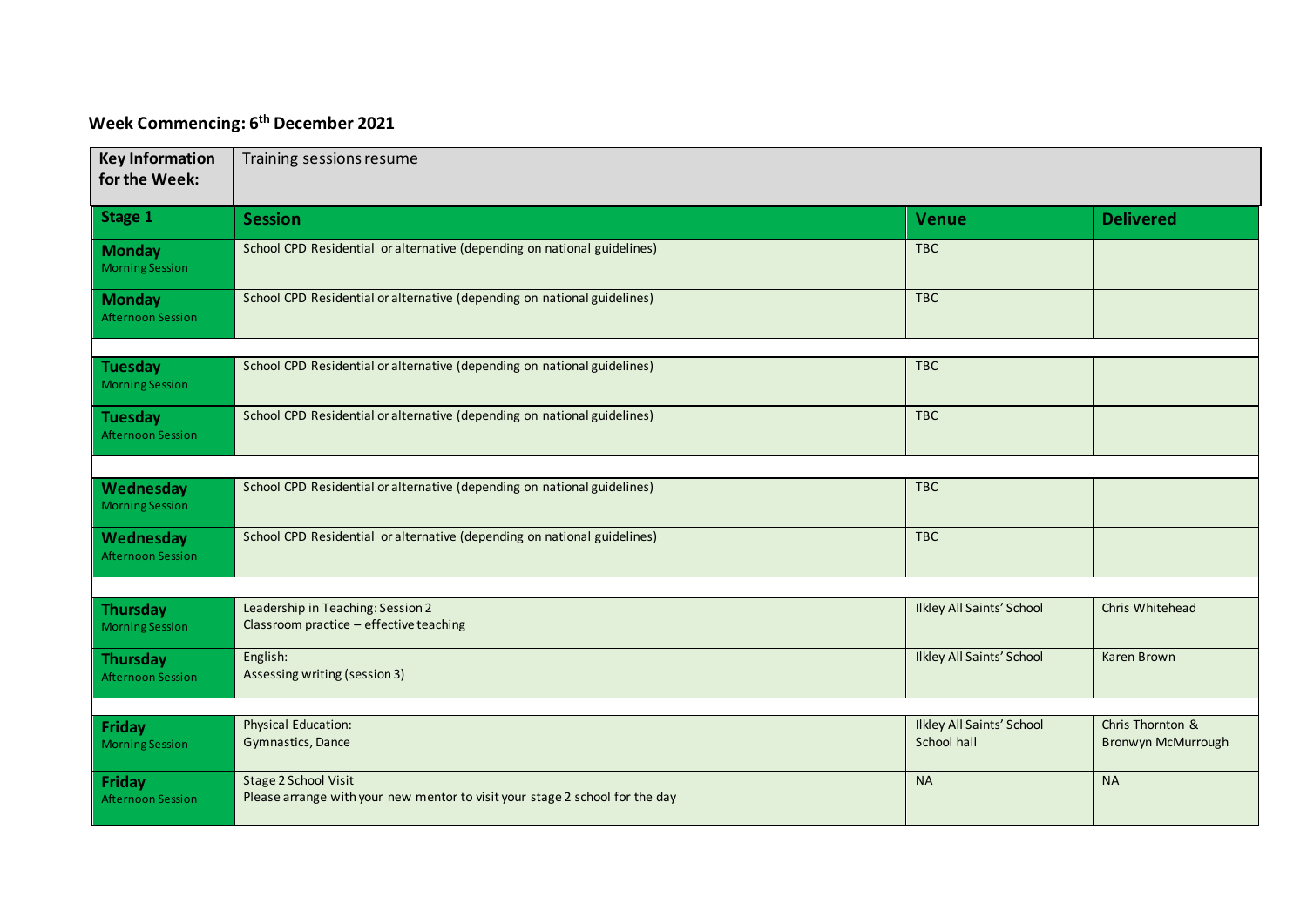## **Week Commencing: 13th December 2021**

| <b>Key Information</b><br>for the Week:     | Please be aware of Be The Expert days during this week – only attend the day that you have selected as your chosen expertise. The other days,<br>please attend your stage 1 placement school. |                                  |                  |  |
|---------------------------------------------|-----------------------------------------------------------------------------------------------------------------------------------------------------------------------------------------------|----------------------------------|------------------|--|
| Stage 1                                     | <b>Session</b>                                                                                                                                                                                | <b>Venue</b>                     | <b>Delivered</b> |  |
| <b>Monday</b><br><b>Morning Session</b>     | LTU Professional Studies: Assessing Pupil Progress                                                                                                                                            | <b>Ilkley All Saints' School</b> | <b>LTU</b>       |  |
| <b>Monday</b><br><b>Afternoon Session</b>   | LTU Professional Studies: Towards Outstanding Teaching                                                                                                                                        | <b>Ilkley All Saints' School</b> | LTU              |  |
|                                             |                                                                                                                                                                                               |                                  |                  |  |
| <b>Tuesday</b><br><b>Morning Session</b>    | Be The Expert: The Arts / in-school                                                                                                                                                           | All Saints' Primary School       | TBC              |  |
| <b>Tuesday</b><br><b>Afternoon Session</b>  | Be The Expert: The Arts / in-school                                                                                                                                                           | All Saints' Primary School       | <b>TBC</b>       |  |
|                                             |                                                                                                                                                                                               |                                  |                  |  |
| Wednesday<br><b>Morning Session</b>         | Be The Expert: Here & Now / in-school                                                                                                                                                         | All Saints' Primary School       | TBC              |  |
| Wednesday<br><b>Afternoon Session</b>       | Be The Expert: Here & Now / in-school                                                                                                                                                         | All Saints' Primary School       | TBC              |  |
|                                             |                                                                                                                                                                                               |                                  |                  |  |
| <b>Thursday</b><br><b>Morning Session</b>   | Be The Expert: Love the Mind / in-school                                                                                                                                                      | All Saints' Primary School       | TBC              |  |
| <b>Thursday</b><br><b>Afternoon Session</b> | Be The Expert: Love the Mind / in-school                                                                                                                                                      | All Saints' Primary School       | TBC              |  |
|                                             |                                                                                                                                                                                               |                                  |                  |  |
| <b>Friday</b><br><b>Morning Session</b>     | <b>Stage 2 Preparation:</b><br><b>Expectations outlined</b>                                                                                                                                   | All Saints' Primary School       | Chris Whitehead  |  |
| <b>Friday</b><br><b>Afternoon Session</b>   | <b>Directed Time:</b><br>Self-study                                                                                                                                                           | <b>NA</b>                        | <b>NA</b>        |  |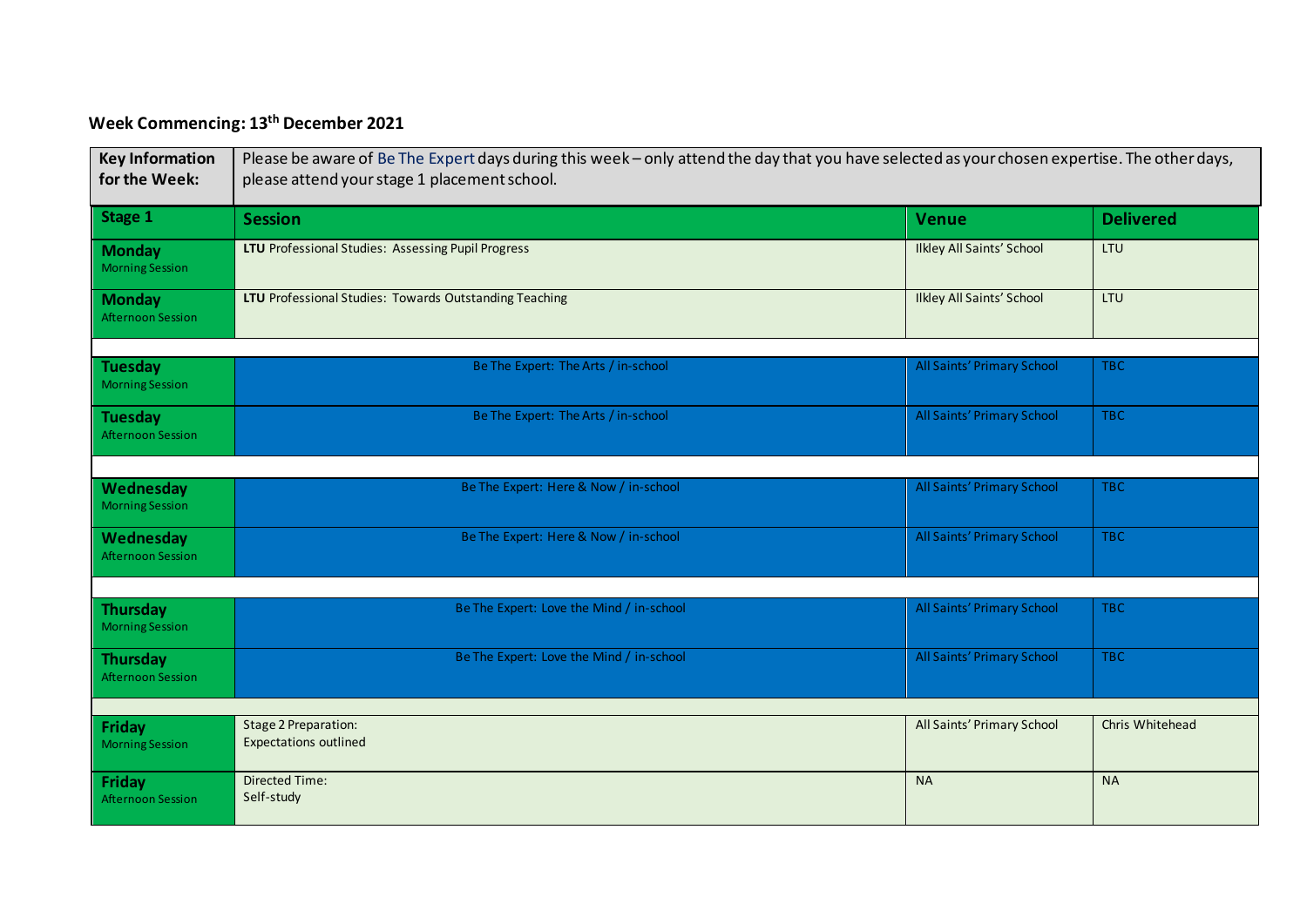## **Week Commencing: 20th December 2021**

| <b>Key Information</b><br>for the Week: | <b>School Closed</b> |       |                  |
|-----------------------------------------|----------------------|-------|------------------|
| Stage 1                                 | <b>Session</b>       | Venue | <b>Delivered</b> |
|                                         | School closed        |       |                  |
|                                         | School closed        |       |                  |
|                                         | School closed        |       |                  |
|                                         | School closed        |       |                  |
|                                         |                      |       |                  |
|                                         | School closed        |       |                  |
|                                         | School closed        |       |                  |
|                                         |                      |       |                  |
|                                         | School closed        |       |                  |
|                                         | School closed        |       |                  |
|                                         |                      |       |                  |
|                                         | School closed        |       |                  |
|                                         | School closed        |       |                  |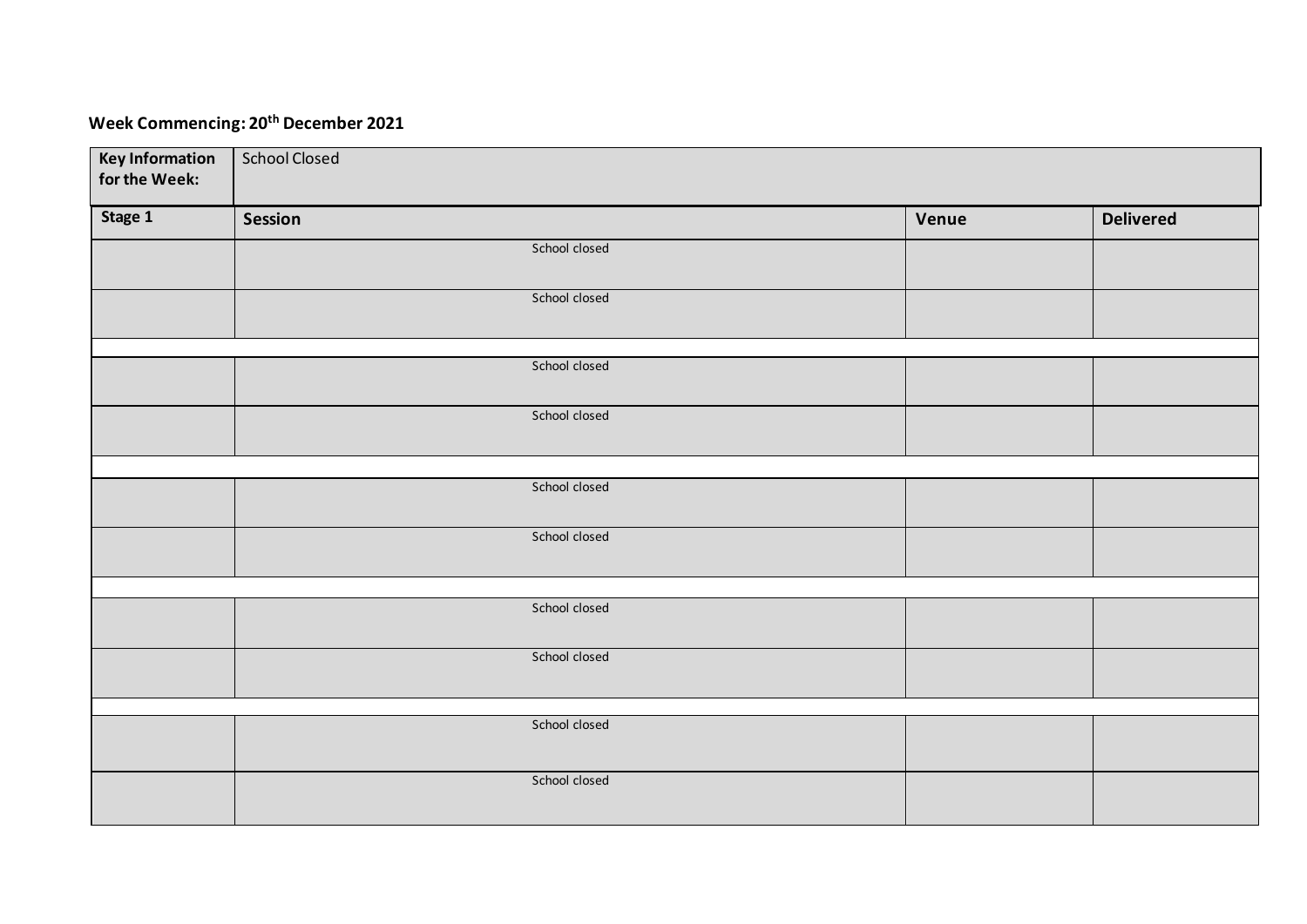#### **Week Commencing: 27 th December 2021**

| <b>Key Information</b><br>for the Week:  | <b>School Closed</b> |       |                  |
|------------------------------------------|----------------------|-------|------------------|
|                                          | <b>Session</b>       | Venue | <b>Delivered</b> |
| <b>Monday</b><br><b>Morning Session</b>  | <b>School Closed</b> |       |                  |
| <b>Monday</b><br>Afternoon Session       | School Closed        |       |                  |
|                                          |                      |       |                  |
| <b>Tuesday</b><br><b>Morning Session</b> | School Closed        |       |                  |
| <b>Tuesday</b><br>Afternoon Session      | School Closed        |       |                  |
|                                          |                      |       |                  |
| Wednesday<br><b>Morning Session</b>      | School Closed        |       |                  |
| Wednesday<br>Afternoon Session           | School Closed        |       |                  |
|                                          |                      |       |                  |
| Thursday<br>Morning Session              | School Closed        |       |                  |
| Thursday<br>Afternoon Session            | School Closed        |       |                  |
|                                          |                      |       |                  |
| Friday<br><b>Morning Session</b>         | School Closed        |       |                  |
| Friday<br>Afternoon Session              | School Closed        |       |                  |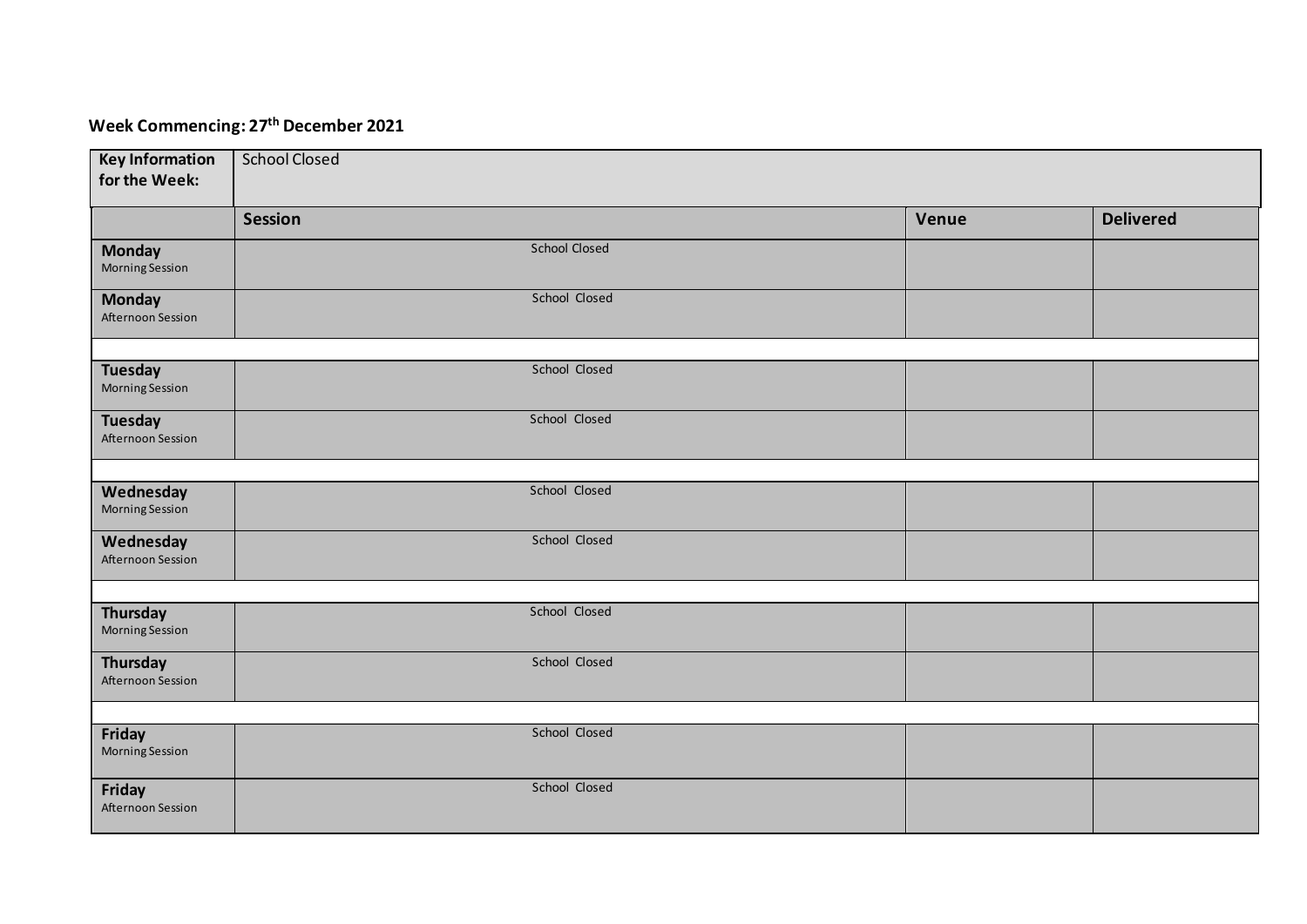## **Week Commencing: 3rd January 2022 – Happy New Year Everybody!**

| <b>Key Information</b><br>for the Week:      | Distance learning options available - please email Chris Whitehead |              |                  |  |
|----------------------------------------------|--------------------------------------------------------------------|--------------|------------------|--|
| <b>Stage 2</b>                               | <b>Session</b>                                                     | <b>Venue</b> | <b>Delivered</b> |  |
| <b>Monday</b><br><b>Morning Session</b>      | School-closed                                                      |              |                  |  |
| <b>Monday</b><br><b>Afternoon Session</b>    | School-closed                                                      |              |                  |  |
| <b>Tuesday</b>                               | In school                                                          |              |                  |  |
| <b>Morning Session</b>                       |                                                                    |              |                  |  |
| <b>Tuesday</b><br><b>Afternoon Session</b>   | In school                                                          |              |                  |  |
|                                              |                                                                    |              |                  |  |
| <b>Wednesday</b><br><b>Morning Session</b>   | In school                                                          |              |                  |  |
| <b>Wednesday</b><br><b>Afternoon Session</b> | In school                                                          |              |                  |  |
|                                              |                                                                    |              |                  |  |
| <b>Thursday</b><br><b>Morning Session</b>    | YHTT Session 4: Professional Studies (link to follow)<br>In school |              |                  |  |
| <b>Thursday</b><br><b>Afternoon Session</b>  | In school                                                          |              |                  |  |
|                                              |                                                                    |              |                  |  |
| <b>Friday</b><br><b>Morning Session</b>      | In school                                                          |              |                  |  |
| <b>Friday</b><br><b>Afternoon Session</b>    | In school                                                          |              |                  |  |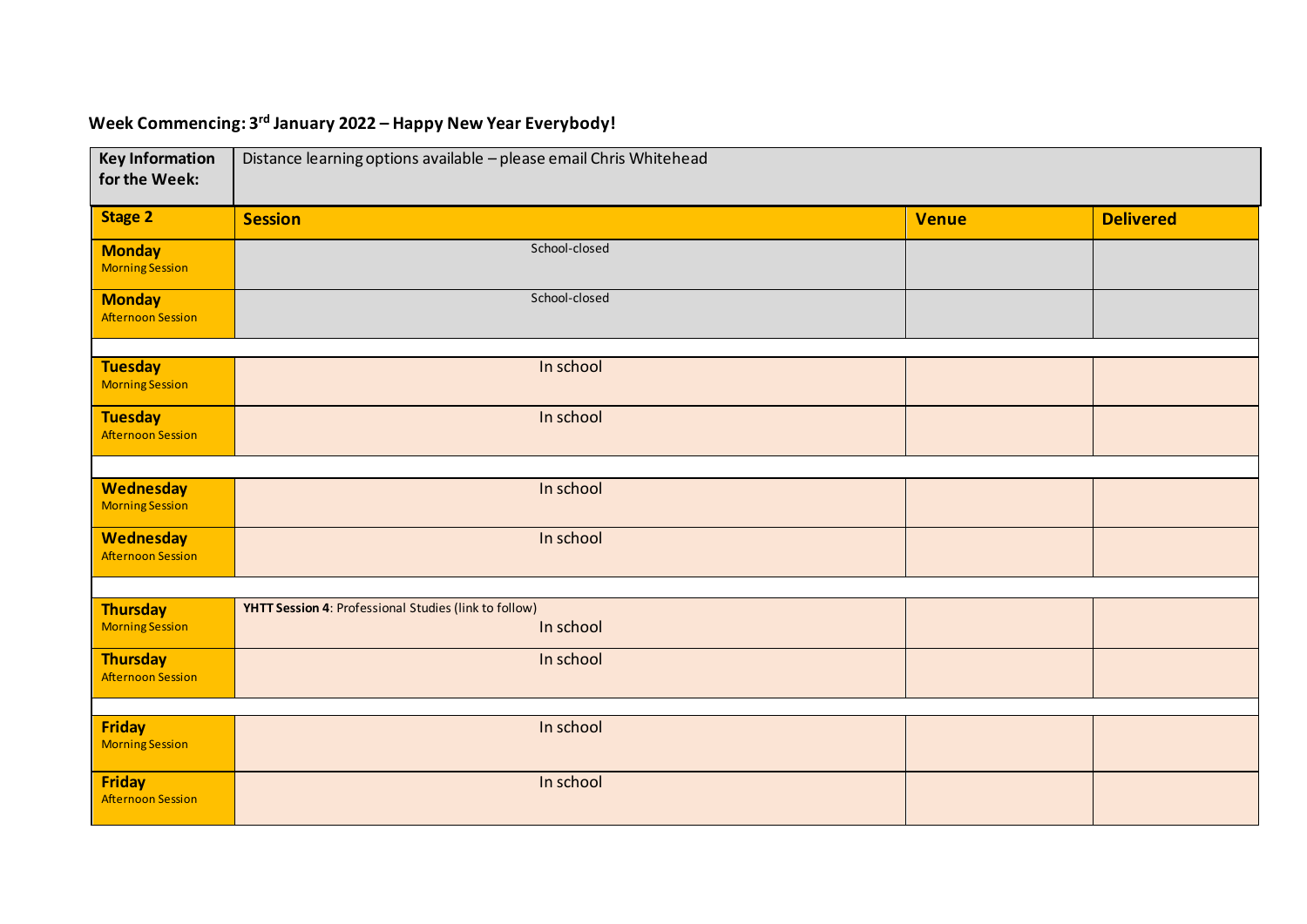#### **Week Commencing: 10th January 2022**

| <b>Key Information</b><br>for the Week:      | 1 <sup>st</sup> week in school                                     |                      |                  |
|----------------------------------------------|--------------------------------------------------------------------|----------------------|------------------|
| <b>Stage 2</b>                               | <b>Session</b>                                                     | <b>Venue</b>         | <b>Delivered</b> |
| <b>Monday</b><br><b>Morning Session</b>      | In School                                                          |                      |                  |
| <b>Monday</b><br><b>Afternoon Session</b>    | In School                                                          |                      |                  |
|                                              |                                                                    |                      |                  |
| <b>Tuesday</b><br><b>Morning Session</b>     | Immersion Day:<br>Outdoor and the wider curriculum                 | <b>Brimham Rocks</b> | <b>TBC</b>       |
| <b>Tuesday</b><br><b>Afternoon Session</b>   | Immersion Day:<br>Outdoor and the wider curriculum                 | <b>Brimham Rocks</b> | TBC              |
|                                              |                                                                    |                      |                  |
| <b>Wednesday</b><br><b>Morning Session</b>   | In School                                                          |                      |                  |
| <b>Wednesday</b><br><b>Afternoon Session</b> | In School                                                          |                      |                  |
|                                              |                                                                    |                      |                  |
| <b>Thursday</b><br><b>Morning Session</b>    | In School                                                          |                      |                  |
| <b>Thursday</b><br><b>Afternoon Session</b>  | In School<br>Twilight session : Challenging Perspectives session 3 |                      |                  |
|                                              |                                                                    |                      |                  |
| <b>Friday</b><br><b>Morning Session</b>      | In School                                                          |                      |                  |
| <b>Friday</b><br><b>Afternoon Session</b>    | In School                                                          |                      |                  |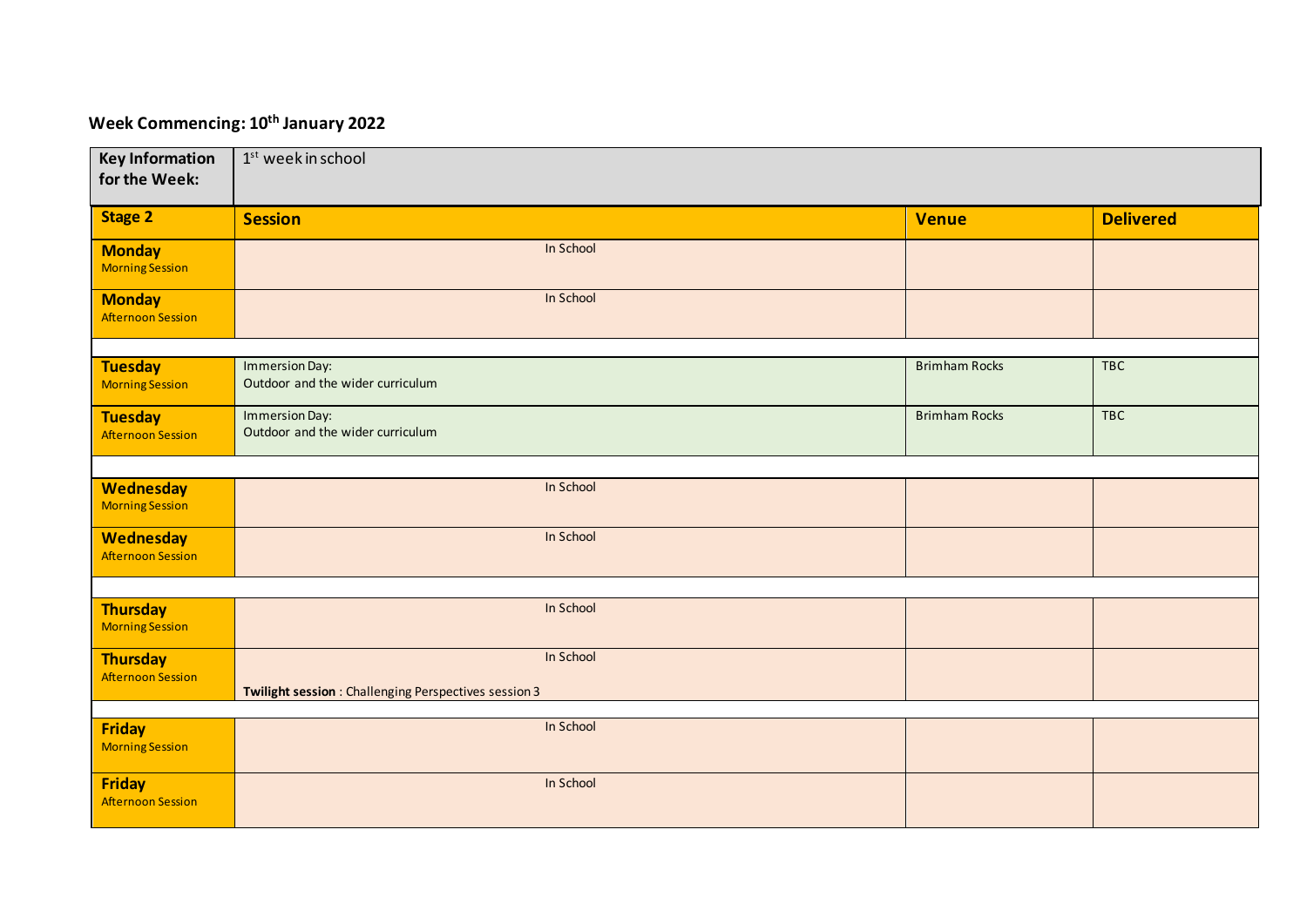## **Week Commencing: 17th January 2022**

| <b>Key Information</b> | In-school |
|------------------------|-----------|
| for the Week:          |           |

**The following weeks are all School-based Placement 2.**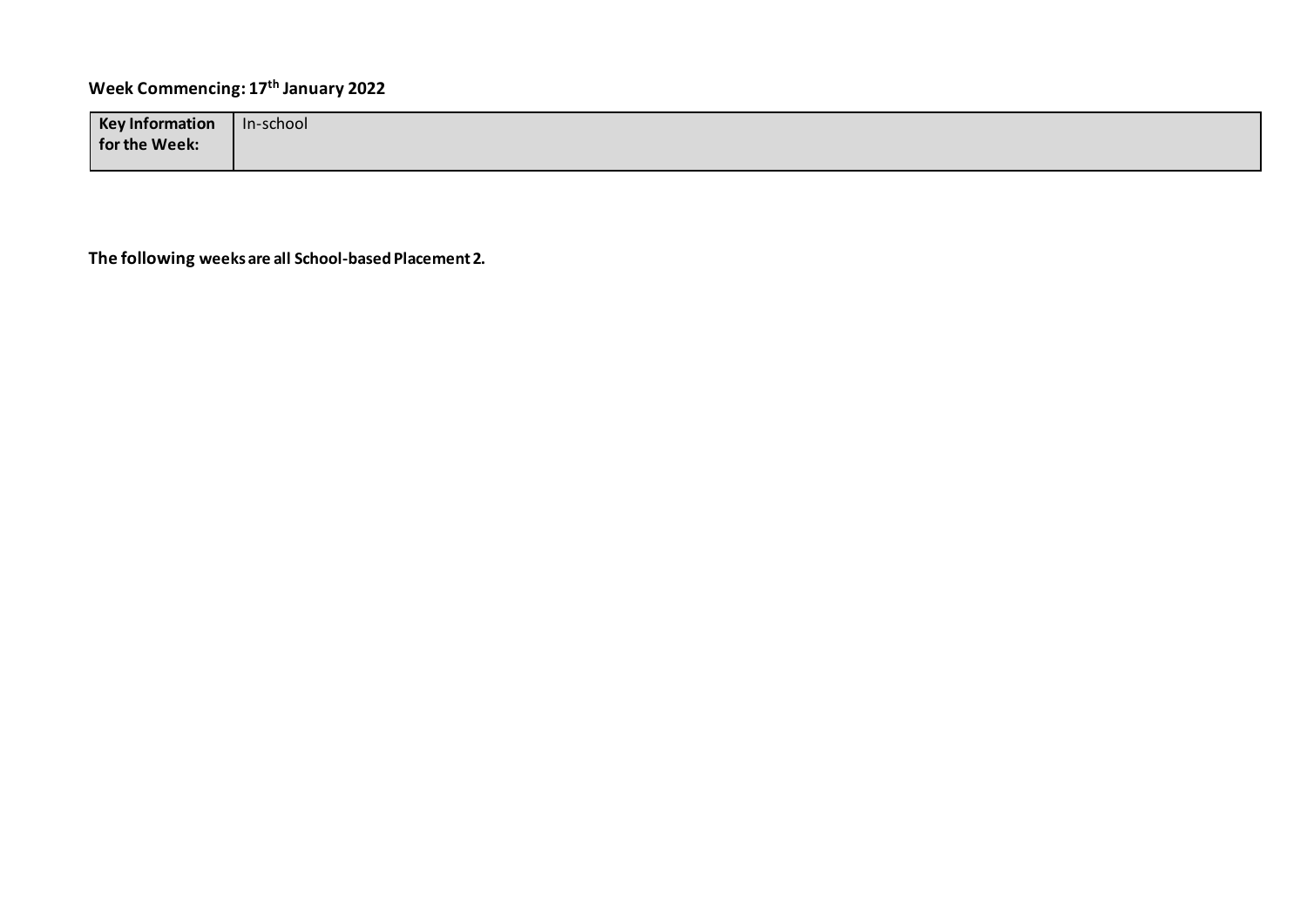## **Week Commencing: 21st February 2022**

| <b>Key Information</b> | School Closed for Half Term |
|------------------------|-----------------------------|
| for the Week:          |                             |
|                        |                             |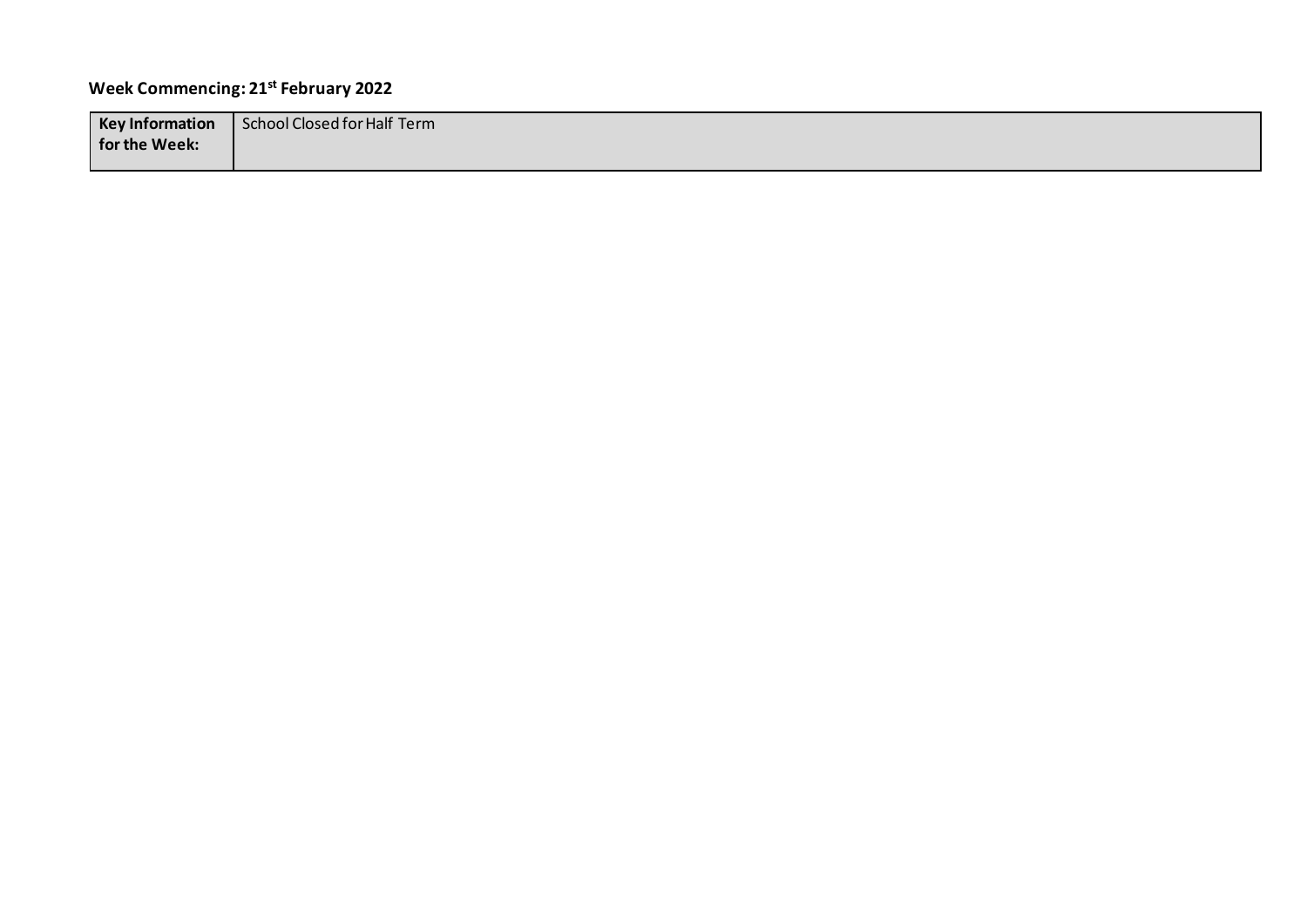## **Week Commencing: 28th February 2022**

| <b>Key Information</b> | Stage 3 Starts This Week |
|------------------------|--------------------------|
| for the Week:          |                          |
|                        |                          |

| Stage 3                                     | <b>Session</b>                                                                     | <b>Venue</b>       | <b>Delivered</b> |
|---------------------------------------------|------------------------------------------------------------------------------------|--------------------|------------------|
| <b>Monday</b><br><b>Morning Session</b>     | LTU Professional Studies: Effective Learning Environments                          | Ilkley All Saints' | LTU              |
| <b>Monday</b><br><b>Afternoon Session</b>   | LTU Professional Studies: Stage 3 assessed block training for Mentors and Trainees | Ilkley All Saints' | LTU              |
|                                             |                                                                                    |                    |                  |
| <b>Tuesday</b><br><b>Morning Session</b>    | In school                                                                          |                    |                  |
| <b>Tuesday</b><br><b>Afternoon Session</b>  | In school                                                                          |                    |                  |
|                                             |                                                                                    |                    |                  |
| Wednesday<br><b>Morning Session</b>         | In school                                                                          |                    |                  |
| Wednesday<br><b>Afternoon Session</b>       | In school                                                                          |                    |                  |
|                                             |                                                                                    |                    |                  |
| <b>Thursday</b><br><b>Morning Session</b>   | In school                                                                          |                    |                  |
| <b>Thursday</b><br><b>Afternoon Session</b> | In school<br>YHTT session 5: Professional Studies (link to follow)                 |                    |                  |
|                                             | Twilight session : Challenging Perspectives session 4                              |                    |                  |
|                                             |                                                                                    |                    |                  |
| <b>Friday</b><br><b>Morning Session</b>     | In school                                                                          |                    |                  |
| <b>Friday</b><br><b>Afternoon Session</b>   | In school                                                                          |                    |                  |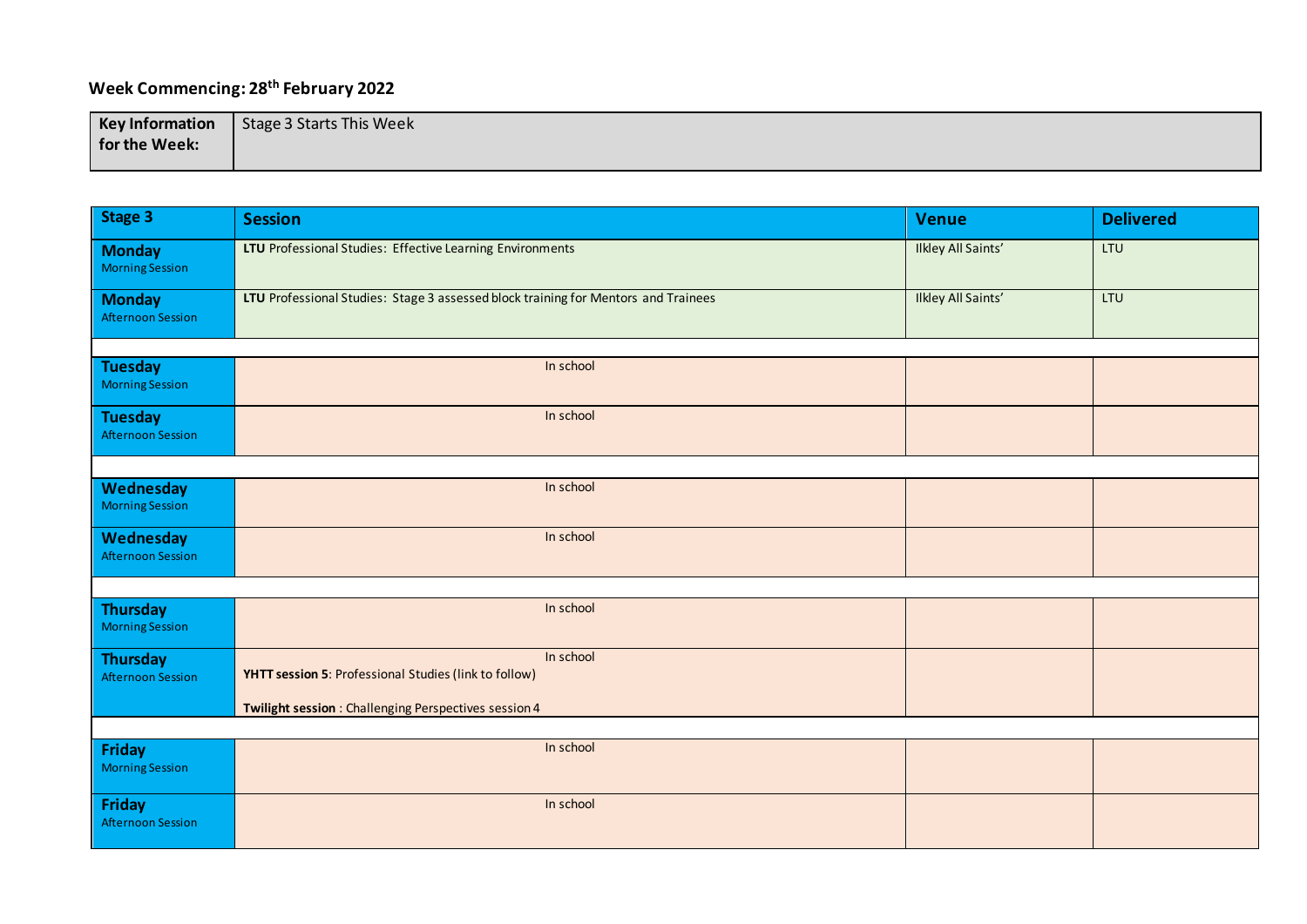#### **Week Commencing: 7 th March 2022**

| <b>Key Information</b> |  |
|------------------------|--|
| for the Week:          |  |
|                        |  |

| <b>Stage 3</b>                              | <b>Session</b>                                                                                                              | Venue                             | <b>Delivered</b> |
|---------------------------------------------|-----------------------------------------------------------------------------------------------------------------------------|-----------------------------------|------------------|
| <b>Monday</b><br><b>Morning Session</b>     | Stage 2 debrief and stage 3 expectations (9.15 - 11.30)                                                                     | Ilkley All Saints'                | Chris Whitehead  |
| <b>Monday</b><br><b>Afternoon Session</b>   | Independent learning:<br>Please spend this time putting together a first draft of your covering letter reading for Thursday | <b>NA</b>                         | <b>NA</b>        |
|                                             |                                                                                                                             |                                   |                  |
| <b>Tuesday</b><br><b>Morning Session</b>    | Be The Expert: The Arts / in-school                                                                                         | All Saints' Primary School        | <b>TBC</b>       |
| <b>Tuesday</b><br><b>Afternoon Session</b>  | Be The Expert: The Arts / in-school                                                                                         | <b>All Saints' Primary School</b> | <b>TBC</b>       |
|                                             |                                                                                                                             |                                   |                  |
| Wednesday<br><b>Morning Session</b>         | Be The Expert: Here & Now / in-school                                                                                       | All Saints' Primary School        | <b>TBC</b>       |
| Wednesday<br><b>Afternoon Session</b>       | Be The Expert: Here & Now / in-school                                                                                       | All Saints' Primary School        | <b>TBC</b>       |
|                                             |                                                                                                                             |                                   |                  |
| <b>Thursday</b><br><b>Morning Session</b>   | Be The Expert: Love the Mind / in-school                                                                                    | All Saints' Primary School        | <b>TBC</b>       |
| <b>Thursday</b><br><b>Afternoon Session</b> | Be The Expert: Love the Mind / in-school                                                                                    | All Saints' Primary School        | <b>TBC</b>       |
|                                             |                                                                                                                             |                                   |                  |
| Friday<br><b>Morning Session</b>            | Study morning                                                                                                               | <b>NA</b>                         | <b>NA</b>        |
| Friday<br><b>Afternoon Session</b>          | SEND:<br>Behaviour management and managing needs                                                                            | <b>Ilkley All Saints' School</b>  | Lisa King        |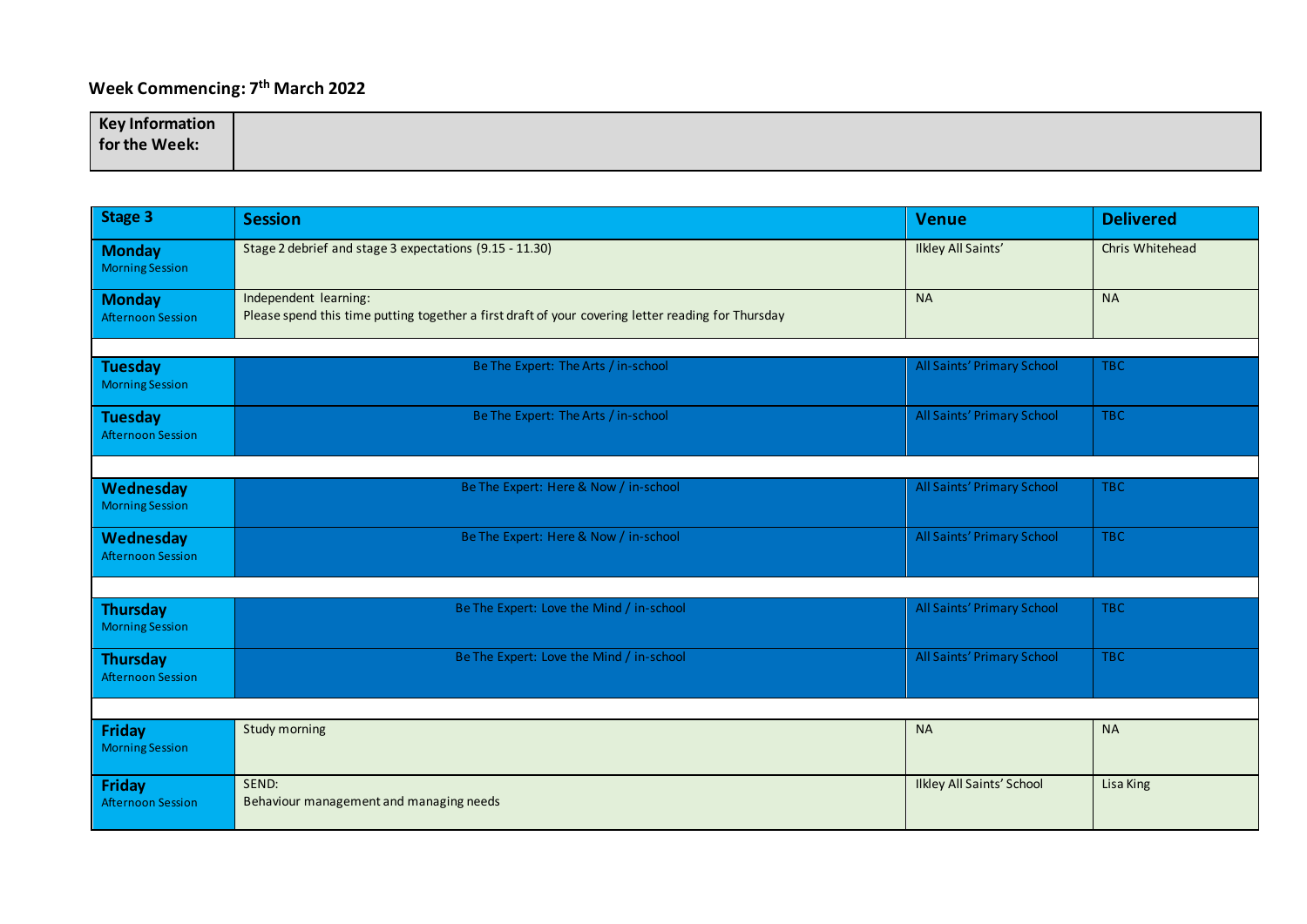## **Week Commencing: 14th March 2022**

| <b>Key Information</b> |  |
|------------------------|--|
| for the Week:          |  |
|                        |  |

| Stage 3                                     | <b>Session</b>                                                                                                                    | <b>Venue</b>                     | <b>Delivered</b>      |
|---------------------------------------------|-----------------------------------------------------------------------------------------------------------------------------------|----------------------------------|-----------------------|
| <b>Monday</b><br><b>Morning Session</b>     | LTU Professional Studies: The Wider School Community                                                                              | <b>Ilkley All Saints'</b>        | LTU                   |
| <b>Monday</b><br><b>Afternoon Session</b>   | LTU Professional Studies: Planning for Progression                                                                                | <b>Ilkley All Saints'</b>        | LTU                   |
|                                             |                                                                                                                                   |                                  |                       |
| <b>Tuesday</b><br><b>Morning Session</b>    | Teaching the curriculum: (f9.15 - 11.30)<br>Key teaching and learning skills: planning for misconceptions, planning for progress. | <b>Ilkley All Saints'</b>        | Chris Whitehead       |
| <b>Tuesday</b><br><b>Afternoon Session</b>  | Study afternoon                                                                                                                   | <b>NA</b>                        | <b>NA</b>             |
|                                             |                                                                                                                                   |                                  |                       |
| Wednesday<br><b>Morning Session</b>         | <b>New School Visit</b>                                                                                                           | <b>NA</b>                        | <b>NA</b>             |
| Wednesday<br><b>Afternoon Session</b>       | English:<br>Teaching and learning strategies                                                                                      | <b>Ilkley All Saints' School</b> | Karen Brown           |
|                                             |                                                                                                                                   |                                  |                       |
| <b>Thursday</b><br><b>Morning Session</b>   | New School Visit                                                                                                                  | <b>NA</b>                        | <b>NA</b>             |
| <b>Thursday</b><br><b>Afternoon Session</b> | Recruitment and applications                                                                                                      | <b>Ilkley All Saints' School</b> | Chris Whitehead       |
|                                             |                                                                                                                                   |                                  |                       |
| Friday<br><b>Morning Session</b>            | Phonics & reading:<br>Early reading and phonics                                                                                   | <b>Ilkley All Saints'</b>        | Jo Elliot & Alex Webb |
| Friday<br><b>Afternoon Session</b>          | Recruitment and job applications (1.00 -3.30)                                                                                     | <b>Ilkley All Saints' School</b> | Michele Robinson      |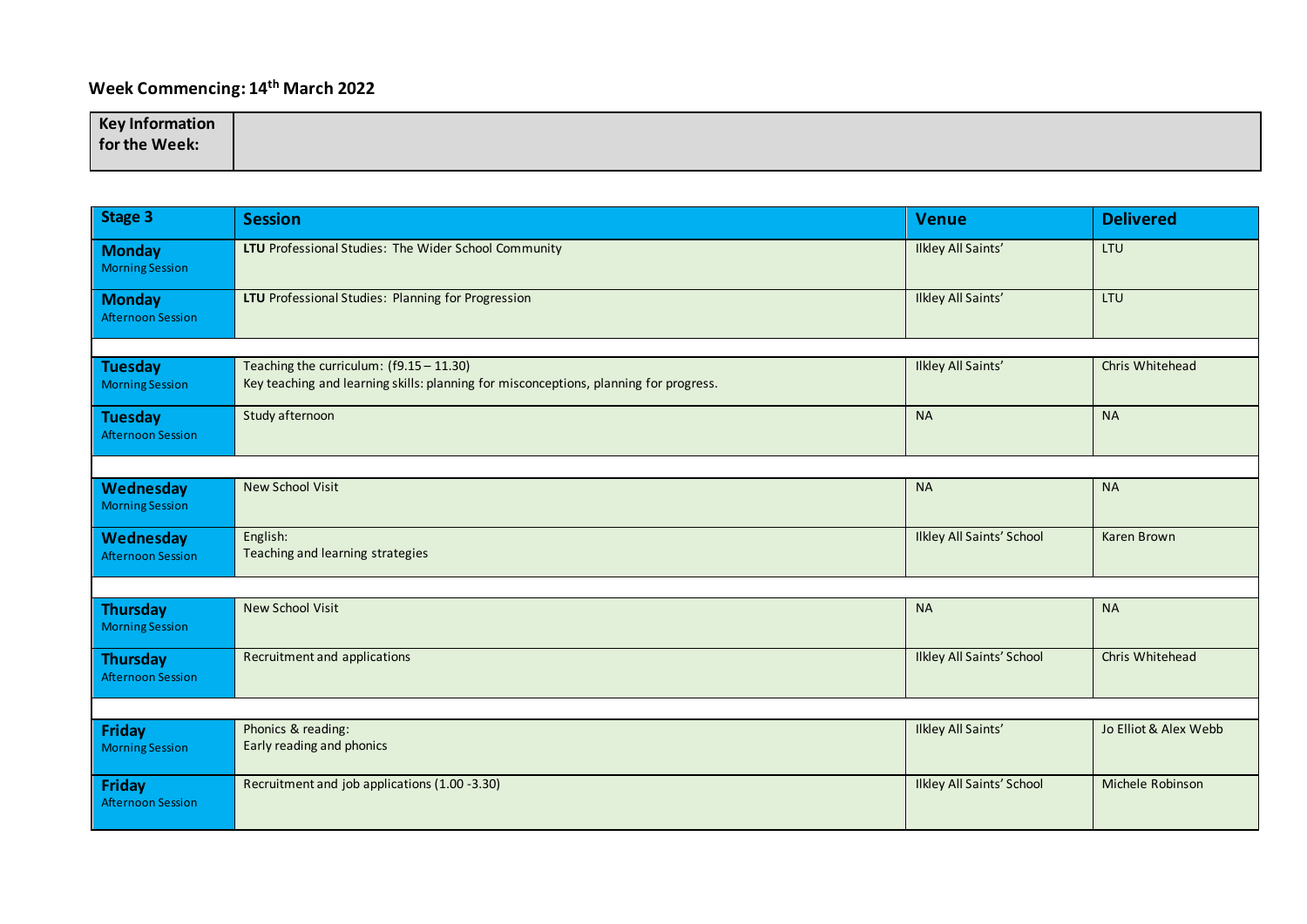#### **Week Commencing: 21st March 2022**

| <b>Key Information</b> |  |
|------------------------|--|
| for the Week:          |  |
|                        |  |

| <b>Stage 3</b>                              | <b>Session</b>                                                     | <b>Venue</b>                     | <b>Delivered</b>                    |
|---------------------------------------------|--------------------------------------------------------------------|----------------------------------|-------------------------------------|
| <b>Monday</b><br><b>Morning Session</b>     | Via Zoom: Challenging Perspectives session 4                       | <b>NA</b>                        | Chris Whitehead                     |
| <b>Monday</b><br><b>Afternoon Session</b>   | Reading:<br>Using guided reading<br>Reading assessment             | <b>Ilkley All Saints' School</b> | Jo Elliot                           |
|                                             |                                                                    |                                  |                                     |
| <b>Tuesday</b><br><b>Morning Session</b>    | Study morning                                                      | <b>NA</b>                        | <b>NA</b>                           |
| <b>Tuesday</b><br><b>Afternoon Session</b>  | Mathematics:<br>Top-up of key teaching and learning considerations | <b>Ilkley All Saints' School</b> | Laurie Fox                          |
|                                             |                                                                    |                                  |                                     |
| Wednesday<br><b>Morning Session</b>         | Leadership in Teaching:<br>Managing professional relationships     | Ilkley All Saints'               | Chris Whitehead                     |
| Wednesday<br><b>Afternoon Session</b>       | Computing: (2.30 - 5.15) - SUBJECT TO CONFIRMATION                 | <b>Ilkley All Saints' School</b> | Chris Whitehead &<br>Corinne Martin |
|                                             |                                                                    |                                  |                                     |
| <b>Thursday</b><br><b>Morning Session</b>   | In school<br>YHTT session 6: Professional Studies (link to follow) |                                  |                                     |
| <b>Thursday</b><br><b>Afternoon Session</b> | In school                                                          |                                  |                                     |
|                                             |                                                                    |                                  |                                     |
| Friday<br><b>Morning Session</b>            | In school                                                          |                                  |                                     |
| Friday<br><b>Afternoon Session</b>          | In school                                                          |                                  |                                     |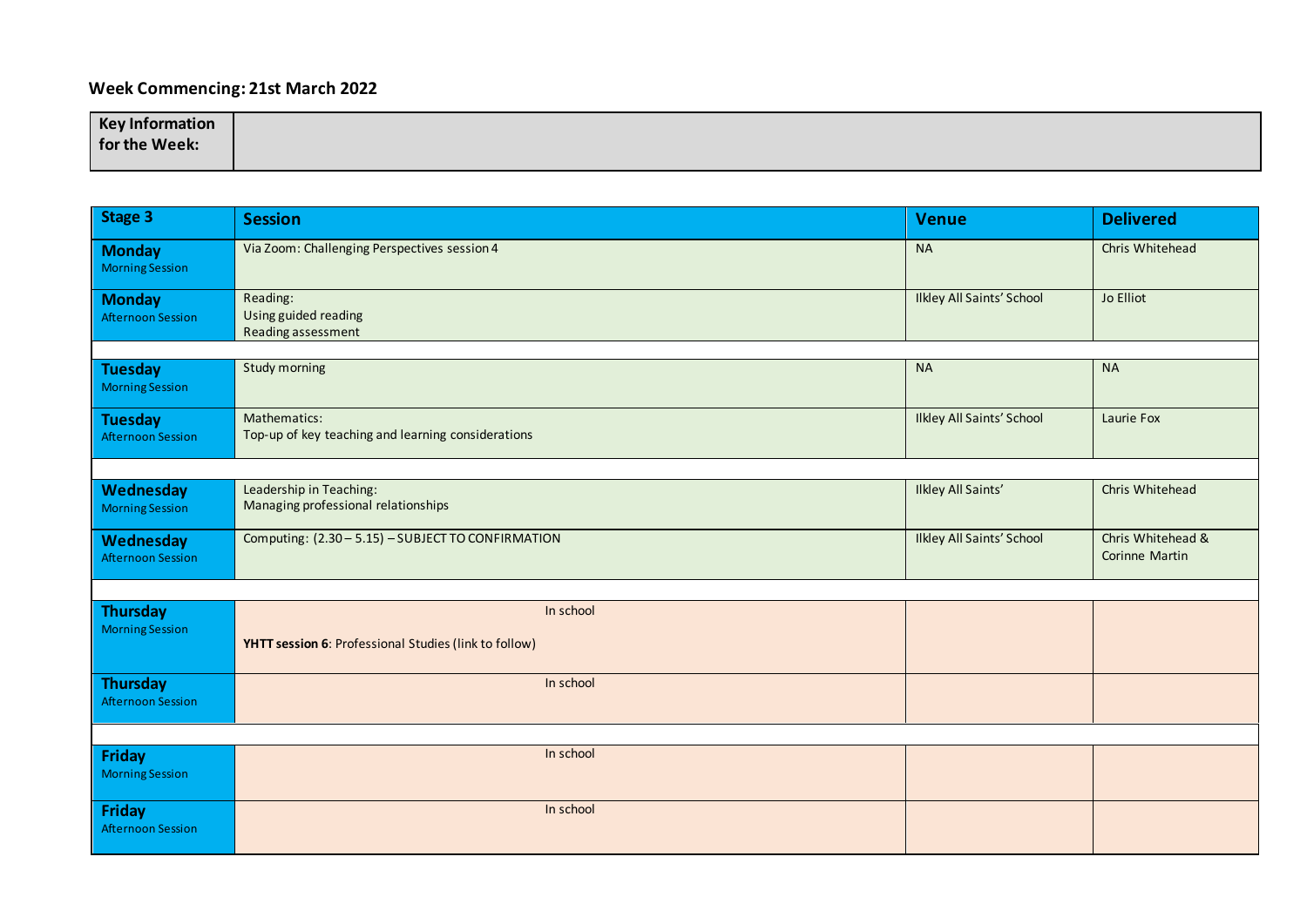## **Week Commencing: 28th March 2022**

| <b>Key Information</b> |  |
|------------------------|--|
| for the Week:          |  |

| Stage 3                                     | <b>Session</b>                                                    | <b>Venue</b> | <b>Delivered</b> |
|---------------------------------------------|-------------------------------------------------------------------|--------------|------------------|
| <b>Monday</b><br><b>Morning Session</b>     | In school                                                         |              |                  |
| <b>Monday</b><br><b>Afternoon Session</b>   | In school                                                         |              |                  |
|                                             |                                                                   |              |                  |
| <b>Tuesday</b><br><b>Morning Session</b>    | Outdoor Learning (SUBJECT TO CONFIRMATION)                        | TBC          | <b>TBC</b>       |
| <b>Tuesday</b><br><b>Afternoon Session</b>  | Outdoor Learning                                                  | TBC          | <b>TBC</b>       |
|                                             |                                                                   |              |                  |
| Wednesday<br><b>Morning Session</b>         | In school                                                         |              |                  |
| Wednesday<br><b>Afternoon Session</b>       | In school                                                         |              |                  |
|                                             |                                                                   |              |                  |
| <b>Thursday</b><br><b>Morning Session</b>   | In school                                                         |              |                  |
| <b>Thursday</b><br><b>Afternoon Session</b> | In school<br>Twilight session: Challenging Perspectives session 5 |              |                  |
|                                             |                                                                   |              |                  |
| Friday<br><b>Morning Session</b>            | In school                                                         |              |                  |
| Friday<br><b>Afternoon Session</b>          | In school                                                         |              |                  |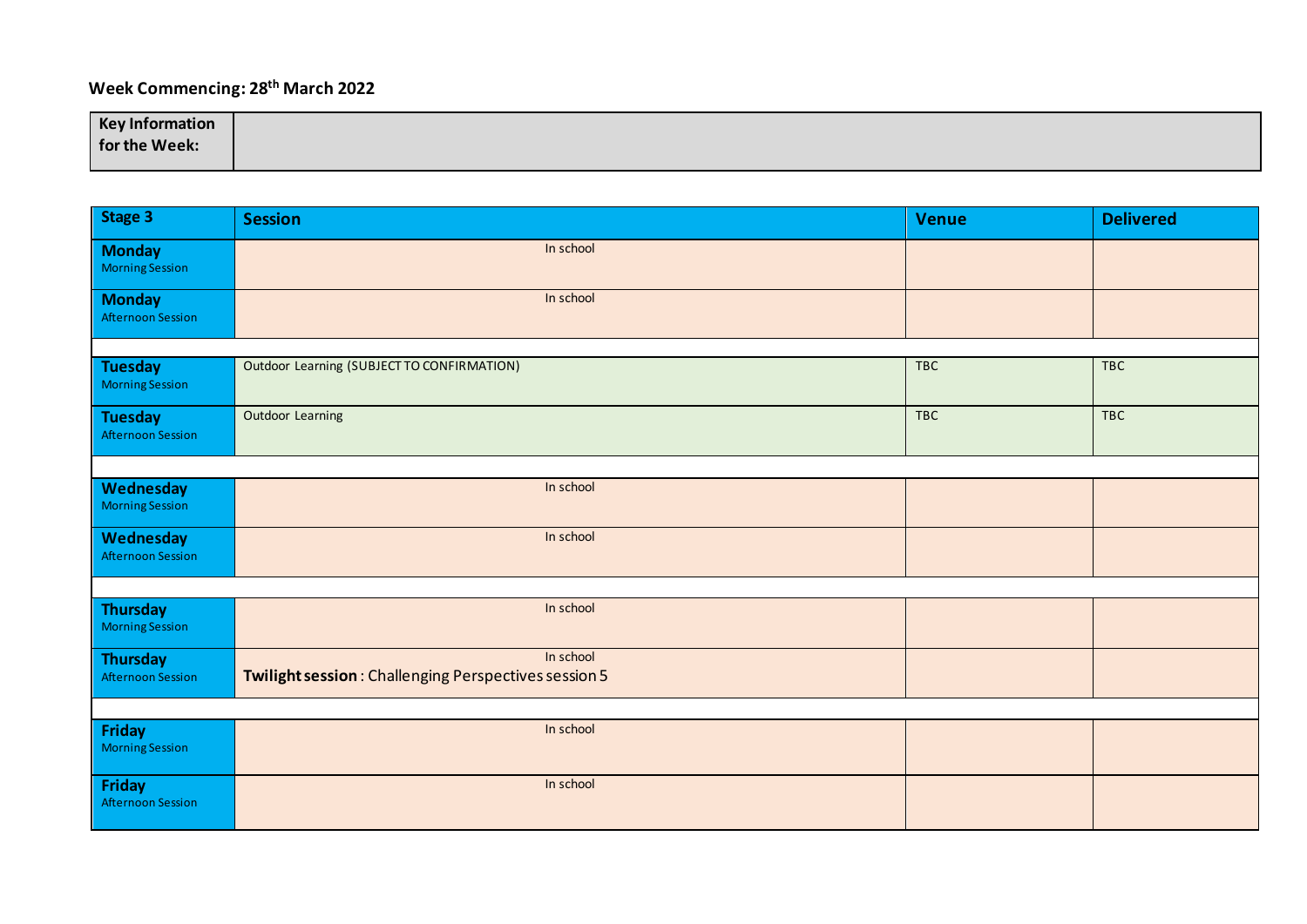## **Week Commencing: 4thth April 2022**

| <b>Key Information</b> |  |
|------------------------|--|
| for the Week:          |  |

| Stage 3                                   | <b>Session</b> | Venue | <b>Delivered</b> |
|-------------------------------------------|----------------|-------|------------------|
| <b>Monday</b><br><b>Morning Session</b>   | In school      |       |                  |
| <b>Monday</b><br><b>Afternoon Session</b> | In school      |       |                  |
|                                           |                |       |                  |
| Tuesday<br><b>Morning Session</b>         | In school      |       |                  |
| Tuesday<br><b>Afternoon Session</b>       | In school      |       |                  |
|                                           |                |       |                  |
| Wednesday<br><b>Morning Session</b>       | In school      |       |                  |
| Wednesday<br><b>Afternoon Session</b>     | In school      |       |                  |
|                                           |                |       |                  |
| <b>Thursday</b><br><b>Morning Session</b> | In school      |       |                  |
| <b>Thursday</b><br>Afternoon Session      | In school      |       |                  |
|                                           |                |       |                  |
| Friday<br><b>Morning Session</b>          | In school      |       |                  |
| Friday<br>Afternoon Session               | In school      |       |                  |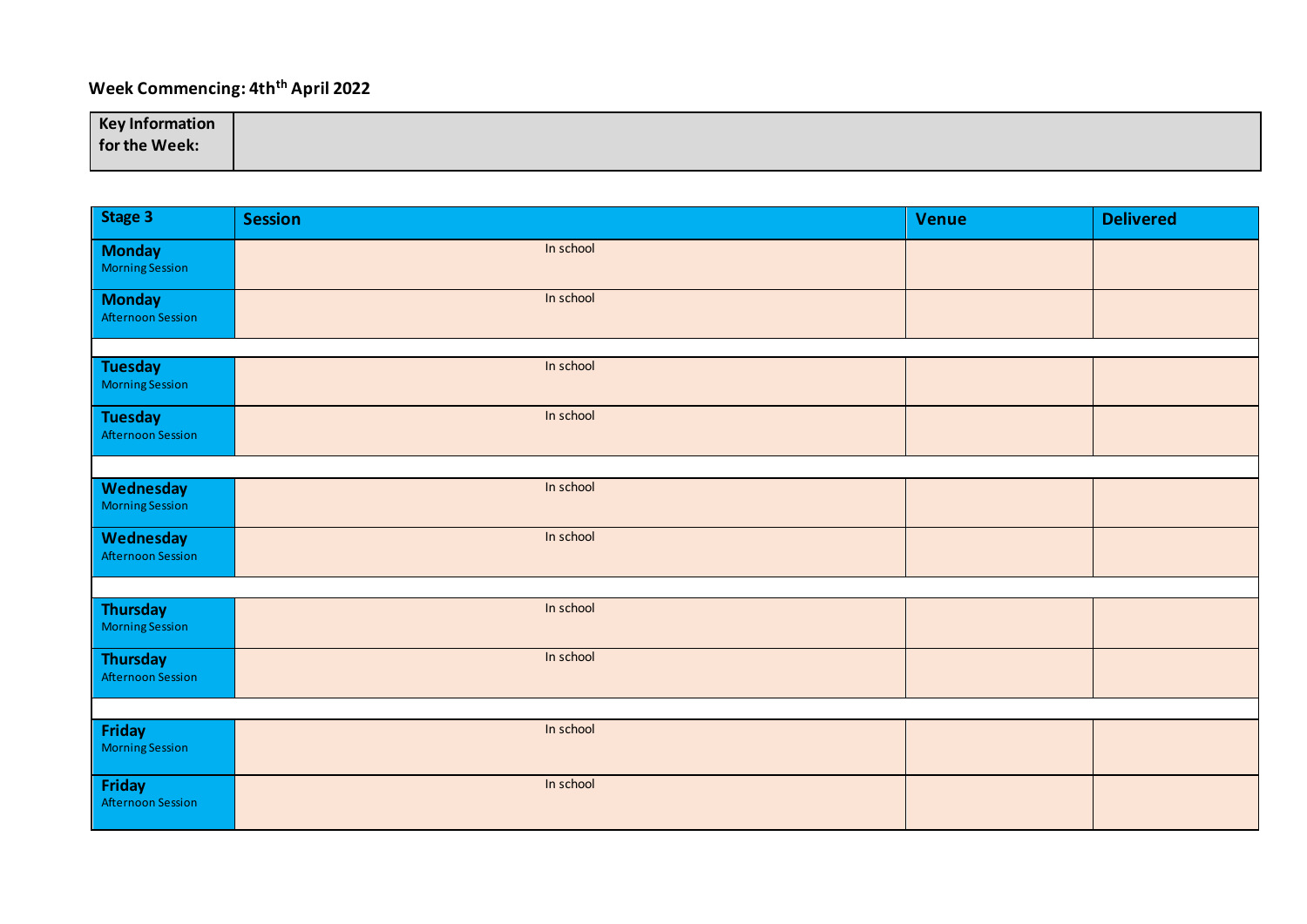## **Week Commencing: 8th April 2022**

| <b>Key Information</b> | School closed for two weeks |
|------------------------|-----------------------------|
| for the Week:          |                             |
|                        |                             |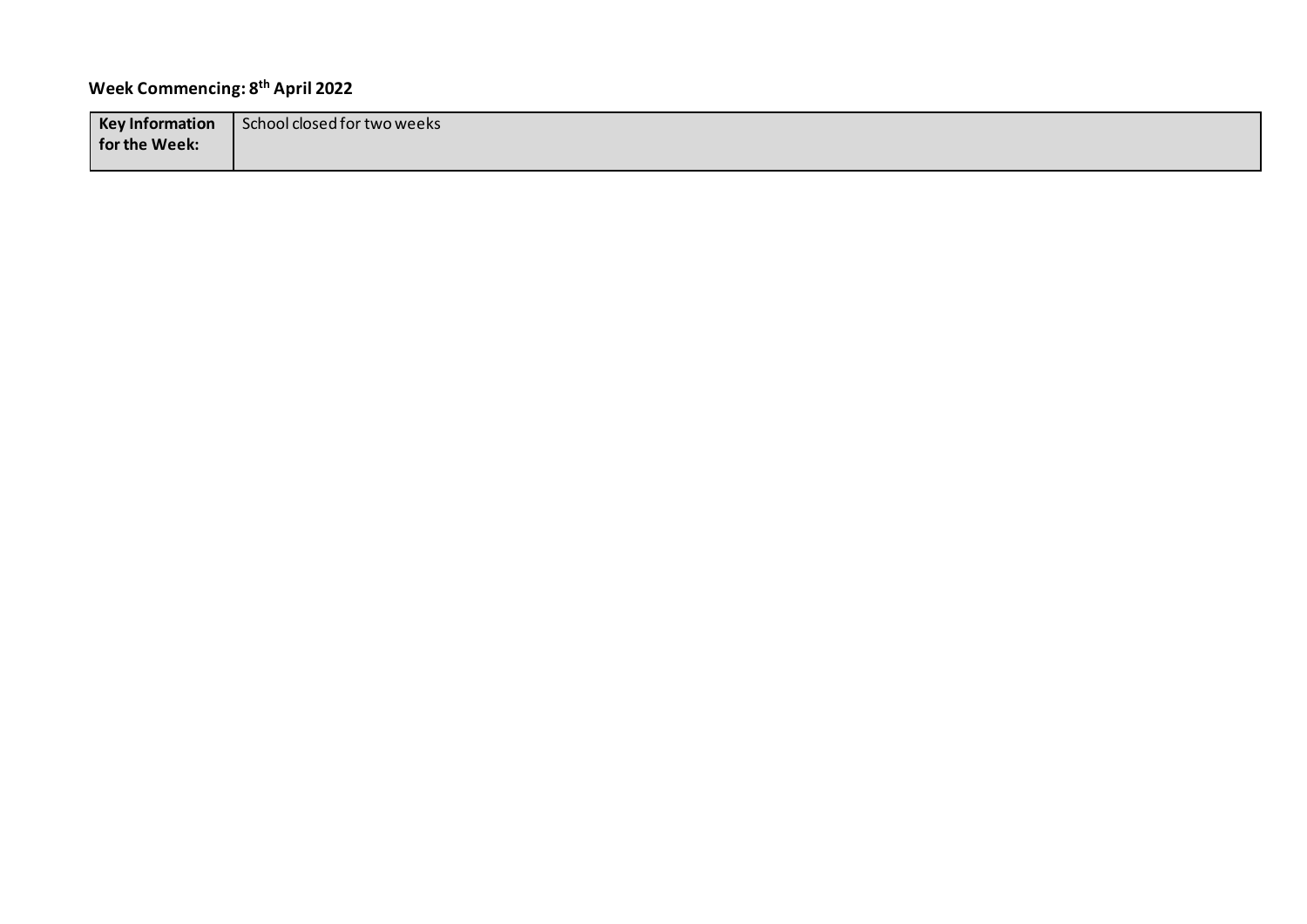## **Week Commencing: 28th April 2022**

| <b>Key Information</b> | School reopens |
|------------------------|----------------|
| for the Week:          |                |
|                        |                |

| Stage 3                                     | <b>Session</b> | Venue | <b>Delivered</b> |
|---------------------------------------------|----------------|-------|------------------|
| <b>Monday</b><br><b>Morning Session</b>     | In school      |       |                  |
| <b>Monday</b><br><b>Afternoon Session</b>   | In school      |       |                  |
|                                             |                |       |                  |
| <b>Tuesday</b><br><b>Morning Session</b>    | In school      |       |                  |
| <b>Tuesday</b><br><b>Afternoon Session</b>  | In school      |       |                  |
|                                             |                |       |                  |
| Wednesday<br><b>Morning Session</b>         | In school      |       |                  |
| Wednesday<br><b>Afternoon Session</b>       | In school      |       |                  |
|                                             |                |       |                  |
| <b>Thursday</b><br><b>Morning Session</b>   | In school      |       |                  |
| <b>Thursday</b><br><b>Afternoon Session</b> | In school      |       |                  |
|                                             |                |       |                  |
| Friday<br><b>Morning Session</b>            | In school      |       |                  |
| Friday<br><b>Afternoon Session</b>          | In school      |       |                  |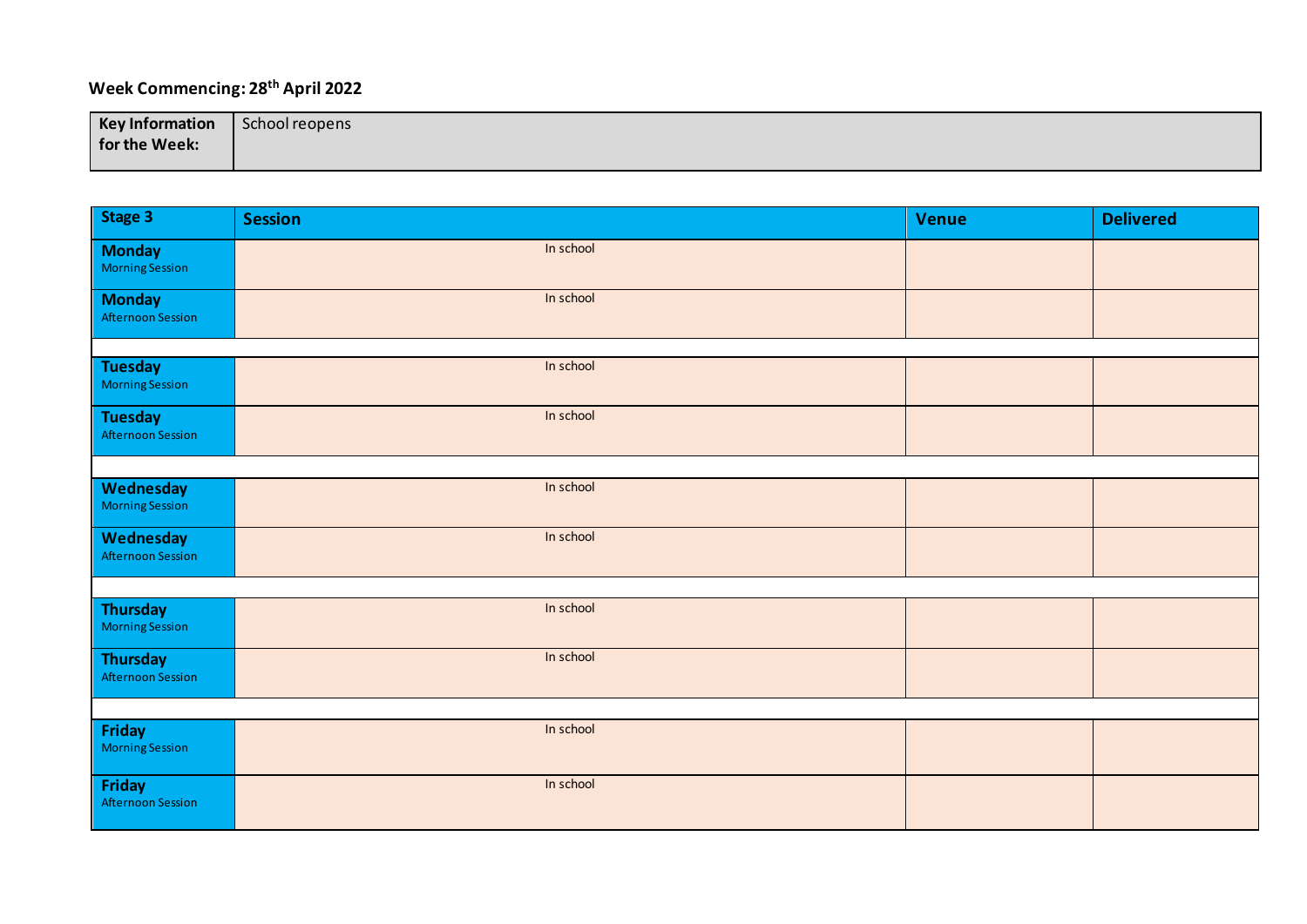## **Week Commencing: 2nd May 2022**

| <b>Key Information</b> | May Day Bank Holiday |
|------------------------|----------------------|
| for the Week:          |                      |
|                        |                      |

| Stage 3                                    | <b>Session</b> | <b>Venue</b> | <b>Delivered</b> |
|--------------------------------------------|----------------|--------------|------------------|
| <b>Monday</b><br><b>Morning Session</b>    | School closed  |              |                  |
| <b>Monday</b><br><b>Afternoon Session</b>  | School closed  |              |                  |
|                                            |                |              |                  |
| <b>Tuesday</b><br><b>Morning Session</b>   | In school      |              |                  |
| <b>Tuesday</b><br><b>Afternoon Session</b> | In school      |              |                  |
|                                            |                |              |                  |
| Wednesday<br><b>Morning Session</b>        | In school      |              |                  |
| Wednesday<br><b>Afternoon Session</b>      | In school      |              |                  |
|                                            |                |              |                  |
| <b>Thursday</b><br><b>Morning Session</b>  | In school      |              |                  |
| <b>Thursday</b><br>Afternoon Session       | In school      |              |                  |
|                                            |                |              |                  |
| Friday<br><b>Morning Session</b>           | In school      |              |                  |
| <b>Friday</b><br><b>Afternoon Session</b>  | In school      |              |                  |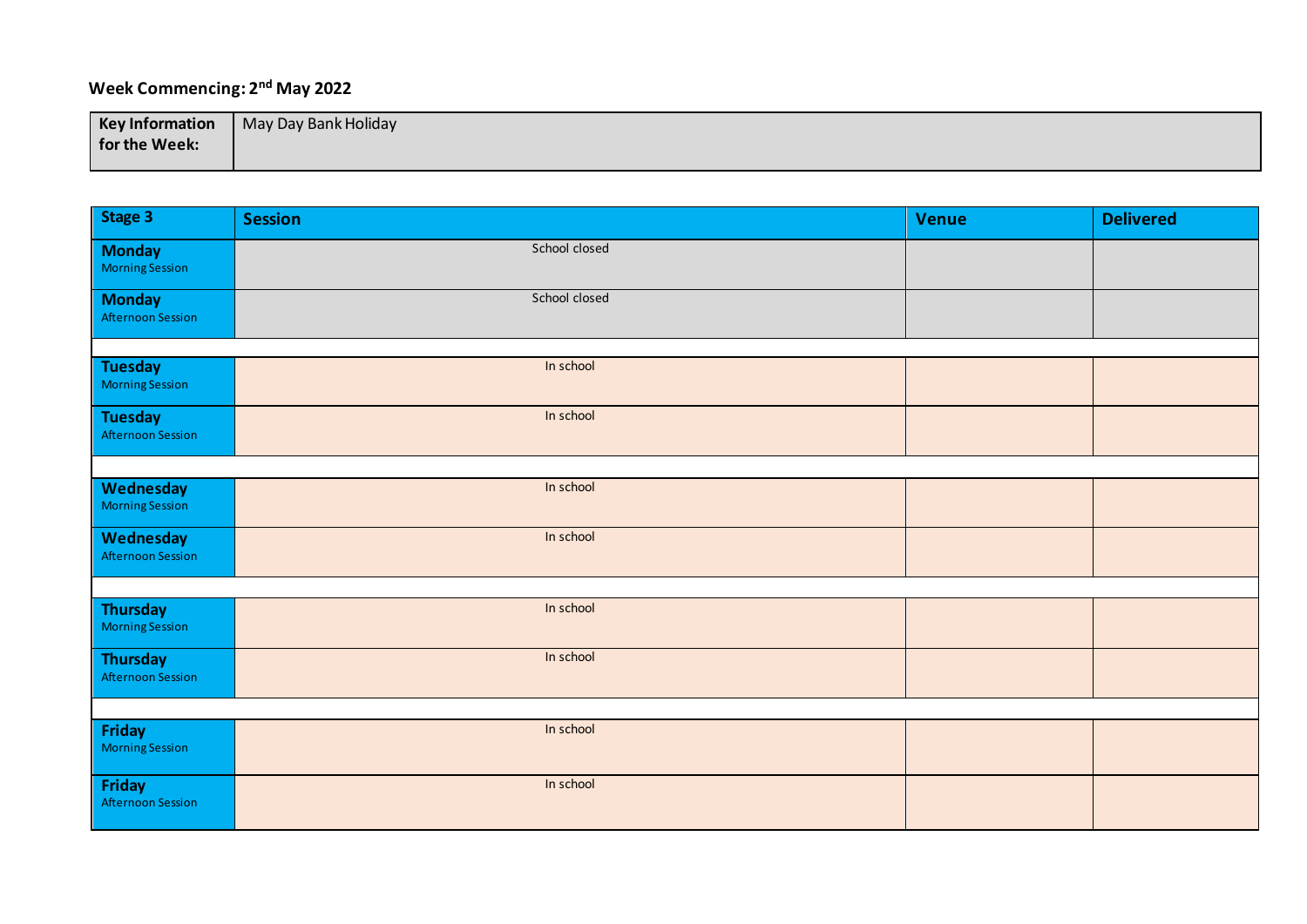**In-school placement continues until the start of the half-term holiday starting on Monday 30th May 2022**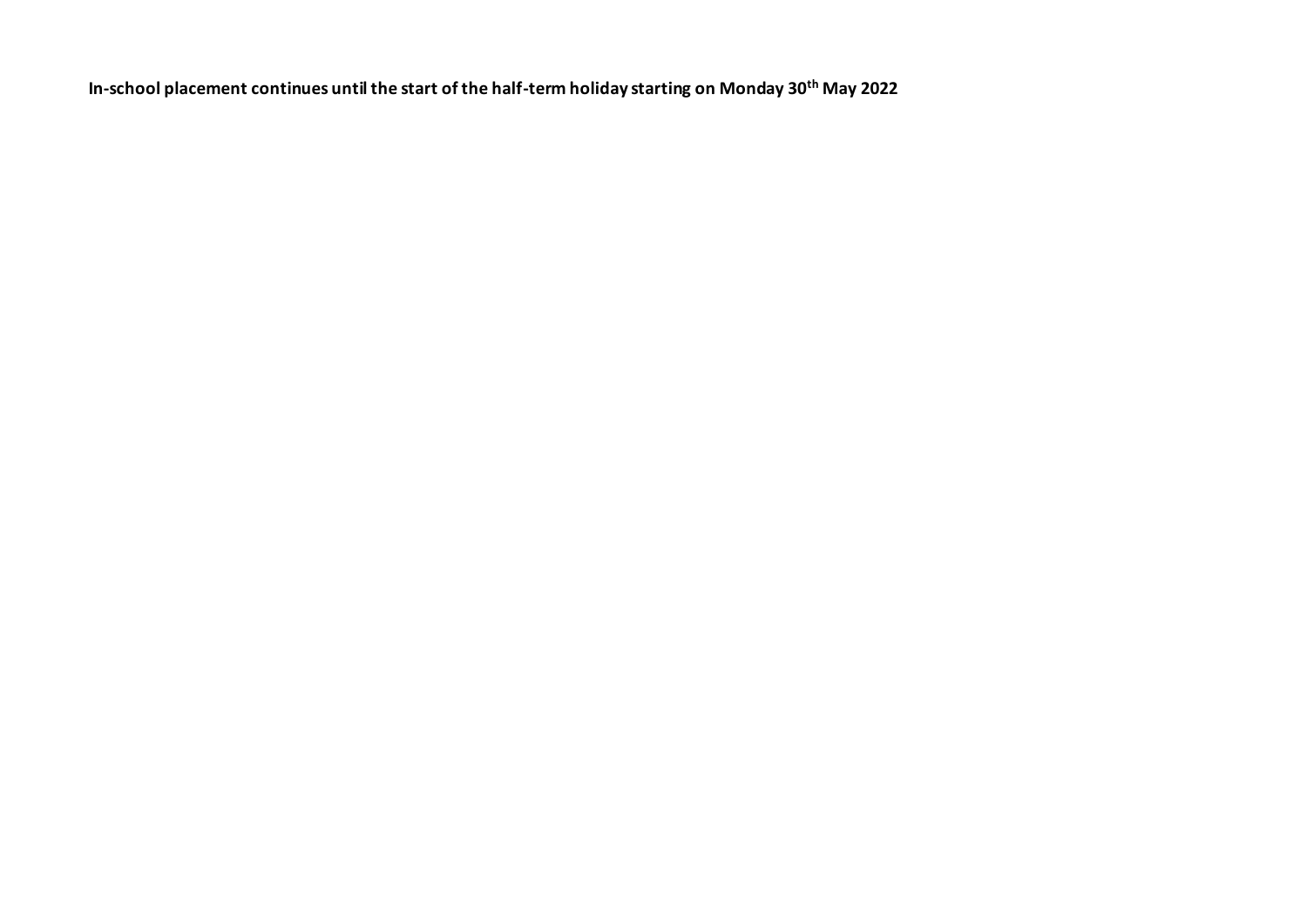## **Week Commencing: 16th June 2022**

| <b>Key Information</b> | Return to school / education setting. Transition placement starts. |
|------------------------|--------------------------------------------------------------------|
| for the Week:          | Please follow your school's holiday schedule                       |
|                        |                                                                    |

| Stage 3                                   | <b>Session</b>       | <b>Venue</b> | <b>Delivered</b> |
|-------------------------------------------|----------------------|--------------|------------------|
| <b>Monday</b><br><b>Morning Session</b>   | School closed        |              |                  |
| <b>Monday</b><br>Afternoon Session        | School closed        |              |                  |
|                                           |                      |              |                  |
| <b>Tuesday</b><br><b>Morning Session</b>  | School closed        |              |                  |
| <b>Tuesday</b><br>Afternoon Session       | School closed        |              |                  |
|                                           |                      |              |                  |
| Wednesday<br><b>Morning Session</b>       | Transition placement |              |                  |
| Wednesday<br>Afternoon Session            | Transition placement |              |                  |
|                                           |                      |              |                  |
| <b>Thursday</b><br><b>Morning Session</b> | Transition placement |              |                  |
| <b>Thursday</b><br>Afternoon Session      | Transition placement |              |                  |
|                                           |                      |              |                  |
| Friday<br><b>Morning Session</b>          | Transition placement |              |                  |
| Friday<br>Afternoon Session               | Transition placement |              |                  |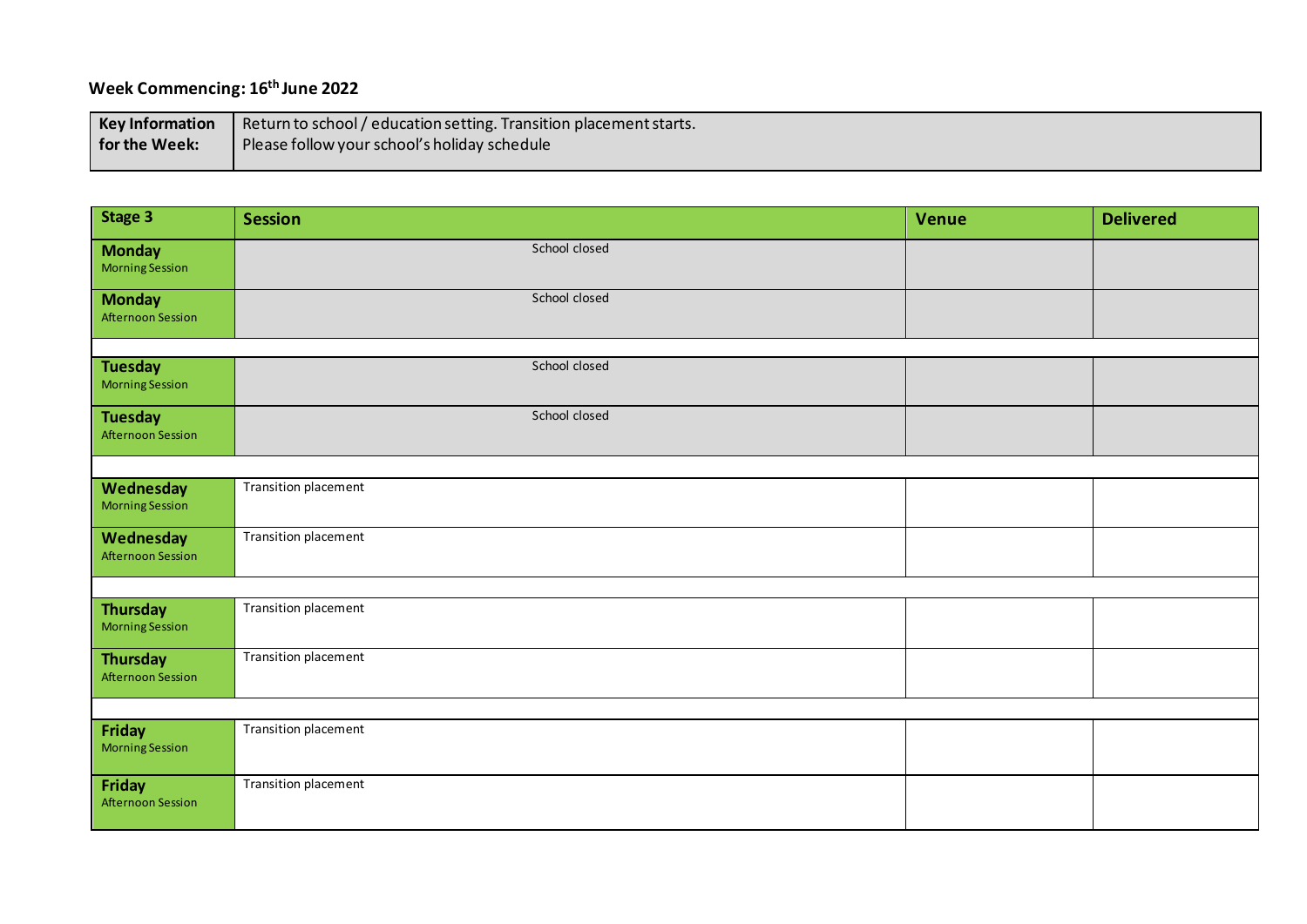#### **Week Commencing: 13 th June 2022**

| <b>Key Information</b> | Transition placement |
|------------------------|----------------------|
| for the Week:          |                      |
|                        |                      |

| <b>Stage 3</b>                             | <b>Session</b>              | Venue | <b>Delivered</b> |  |
|--------------------------------------------|-----------------------------|-------|------------------|--|
| <b>Monday</b><br><b>Morning Session</b>    | Transition placement        |       |                  |  |
| <b>Monday</b><br>Afternoon Session         | <b>Transition placement</b> |       |                  |  |
|                                            |                             |       |                  |  |
| <b>Tuesday</b><br><b>Morning Session</b>   | Transition placement        |       |                  |  |
| <b>Tuesday</b><br><b>Afternoon Session</b> | Transition placement        |       |                  |  |
|                                            |                             |       |                  |  |
| Wednesday<br><b>Morning Session</b>        | Transition placement        |       |                  |  |
| Wednesday<br>Afternoon Session             | Transition placement        |       |                  |  |
|                                            |                             |       |                  |  |
| <b>Thursday</b><br><b>Morning Session</b>  | <b>Transition placement</b> |       |                  |  |
| <b>Thursday</b><br>Afternoon Session       | <b>Transition placement</b> |       |                  |  |
|                                            |                             |       |                  |  |
| Friday<br><b>Morning Session</b>           | Course finishes - last day! |       |                  |  |
| Friday<br>Afternoon Session                |                             |       |                  |  |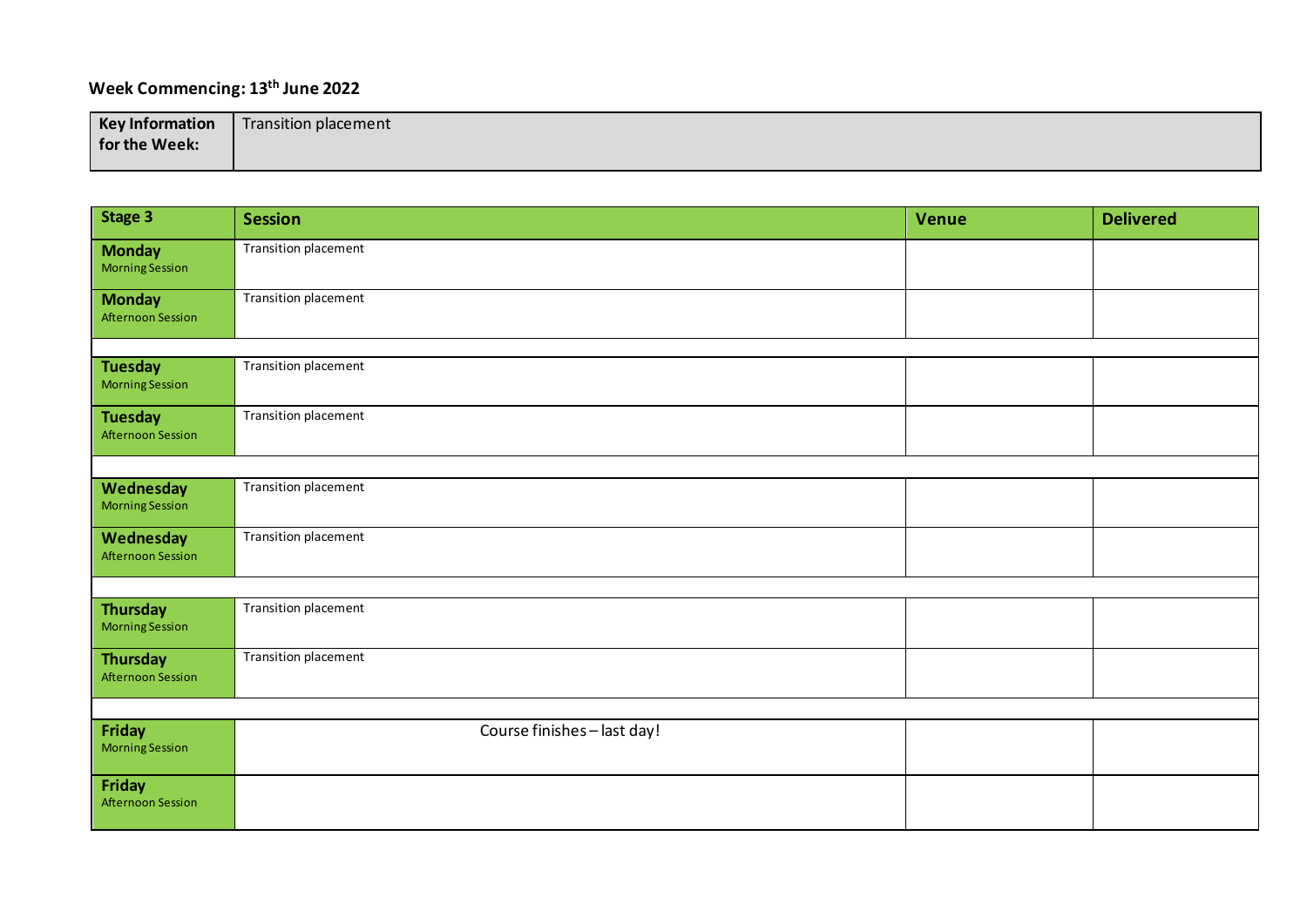## **CHALLENGING**

# **PERSPECTIVES**

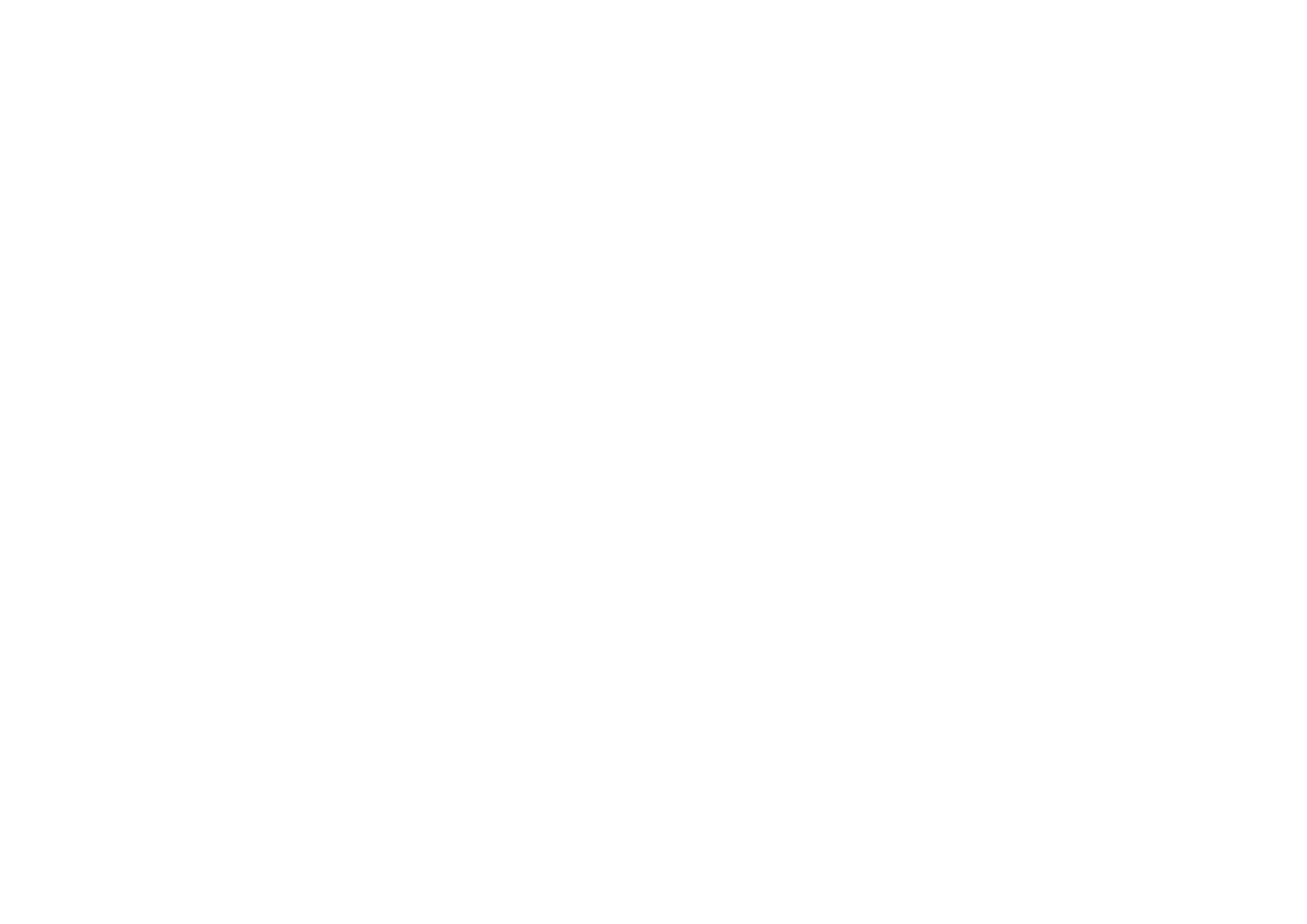| <b>Session</b>          | Perspective                                                | <b>Engage</b>                                                                                                                                                                                                                          | Challenge                                                                                                                             | <b>Discuss</b>                                                       |
|-------------------------|------------------------------------------------------------|----------------------------------------------------------------------------------------------------------------------------------------------------------------------------------------------------------------------------------------|---------------------------------------------------------------------------------------------------------------------------------------|----------------------------------------------------------------------|
| $\mathbf{1}$            | Shifting<br>Educational<br>Paradigms:<br>the<br>Revolution | Watch the following two TED Talks:<br>https://www.ted.com/talks/sir_ken_robinson_bring_on_th<br>e learning revolution<br>and<br>https://www.ted.com/talks/sir_ken_robinson_changing_ed<br>ucation_paradigms                            | Idealism vs pragmatism - do<br>Sir Ken Robinson's comments<br>provide a basis for practical<br>change?                                | Zoom meeting: Thursday 30th<br>September<br>4.00pm<br>5.00pm.        |
| $\overline{2}$          | Redundant<br>Teachers: the role<br>of educators            | Watch the following TED Talk:<br>https://www.youtube.com/watch?v=dk60sYrU2RU                                                                                                                                                           | What can we learn from this<br>experiment and what aspects<br>could be applied to our own<br>approach to teaching and<br>learning.    | Zoom meeting: Thursday 11 <sup>th</sup><br>November 4.00pm - 5.00pm. |
| $\overline{\mathbf{3}}$ | Education a waste<br>of time and money                     | Listen to the author of 'The Case Against Education: Why the<br>Education System Is a Waste of Time and Money':<br>https://www.youtube.com/watch?v=eWHcnXbQCO0                                                                         | Is this incompatible with<br>your views on education?<br>Should we consider<br>alternative views of<br>education?                     | Zoom meeting: Thursday 13th<br>January 4.00pm - 5.00pm.              |
| 4                       | Deprived schools =<br>failings schools                     | Read the following chapter from Malcom Gladwell's book,<br>'Outliers: The Story of Success':<br>https://static1.squarespace.com/static/55e72334e4b004a1<br>11a82a59/t/5b9ffbcc6d2a73395167d803/1537211357530/<br>Marita%27sBargain.pdf | What were your key points<br>for reflection in relation to<br>this text?                                                              | Zoom meeting: Thursday 10th<br>March 4.00pm - 5.00pm.                |
| 5                       | More school vs less<br>school                              | Read the following on Finland's education system<br>https://www.smithsonianmag.com/innovation/why-are-<br>finlands-schools-successful-49859555/<br>and watch:<br>https://www.youtube.com/watch?v=ERvh0hZ6uP8                           | Initial<br>thoughts<br>about<br>Finland's education system?<br>Sceptical? Have you found<br>any academic research to the<br>contrary? | Zoom meeting: Thursday 7th<br>April 4.00pm - 5.00pm.                 |